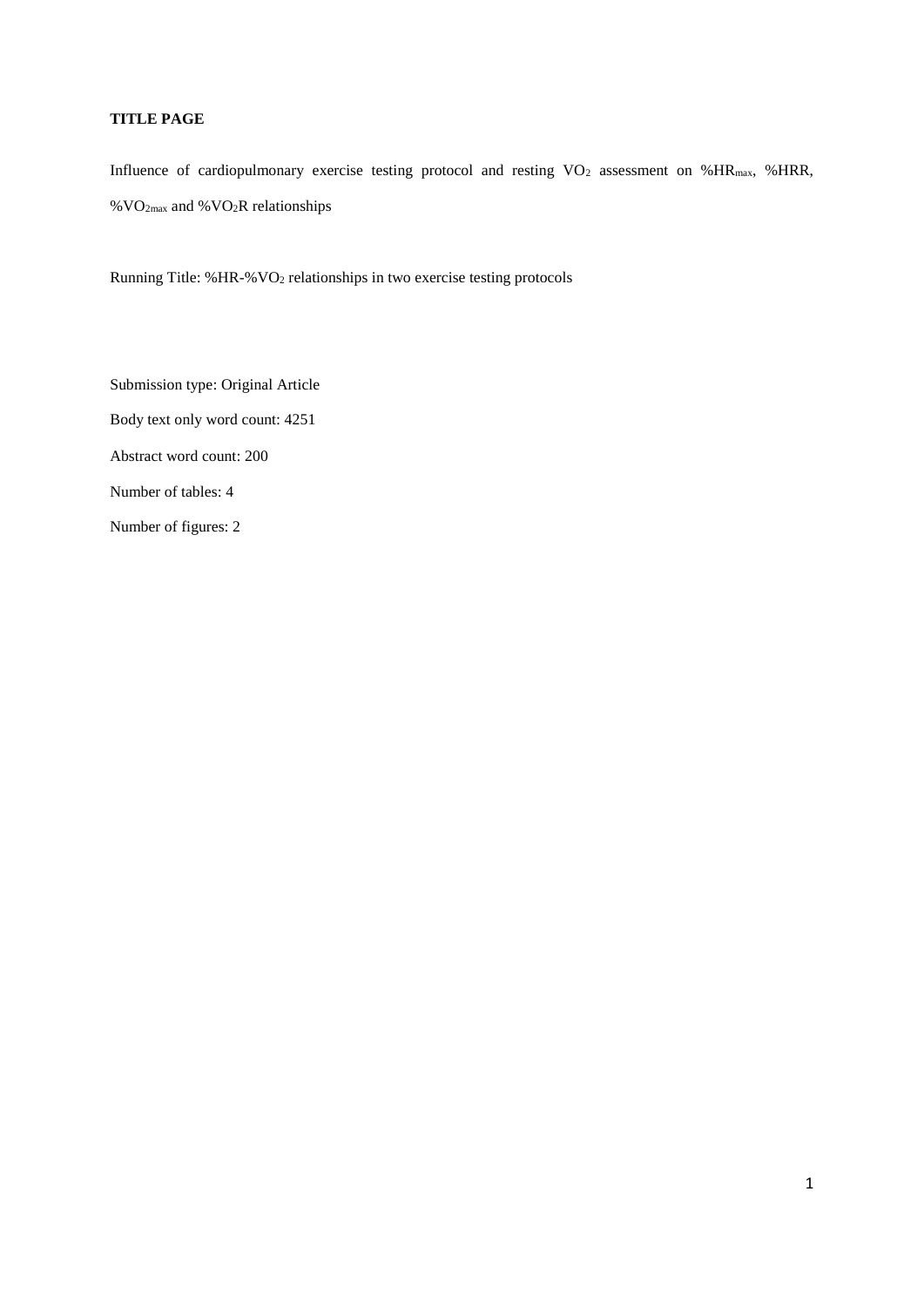### **Abstract**

The findings of previous studies that investigated the strength of the relationships between the percentages of maximal heart rate (%HR<sub>max</sub>), heart rate reserve (%HRR), maximal oxygen uptake (%VO<sub>2max</sub>), and oxygen uptake reserve (% $VO<sub>2</sub>R$ ) have been equivocal. This inconsistency between studies could largely be due to differences in methodology. The purpose of this study was therefore to determine whether different VO<sub>2max</sub> test protocols and resting  $VO_2$  assessment influence the relationships between the %HR<sub>max</sub>, %HRR, %VO<sub>2max</sub>, and %VO2R. Thirty-three young men performed maximal treadmill protocols [ramp, Bruce] to assess HRmax and VO<sub>2max</sub>. Resting VO<sub>2</sub> was assessed as follows: a) resting VO<sub>2standard</sub>, using strict criteria [24h exercise abstention, alcohol, soft drinks, or caffeine; 8h fasting; 30min assessment]; b) resting VO<sub>2sitting</sub> and; c) resting VO<sub>2standing</sub> [both 5min before exercise testing]. The %HRR was closer to %VO<sub>2max</sub> than to %VO<sub>2</sub>R, especially in the ramp protocol  $(p<.05)$ . In the Bruce protocol relationships were closer to the identity line, and there was no significant difference between %HRR and %VO<sub>2max</sub> or %VO<sub>2</sub>R. The VO<sub>2max</sub> was significantly higher in the ramp protocol compared to the Bruce protocol ( $p<0.001$ ). In both protocols resting VO<sub>2</sub> assessment produced no significant differences in intercepts and slopes of %HRR-%VO2R relationships obtained from individual regression models. The %VO<sub>2</sub>R calculated using resting VO<sub>2standard</sub> was closer to %HRR compared to VO<sub>2sitting</sub> and VO<sub>2standing</sub>. The premise that %HRR is more strongly related to % $VO<sub>2</sub>R$  than to % $VO<sub>2max</sub>$  was not confirmed. The % $VO<sub>2max</sub>$ should be used to prescribe aerobic exercise intensity since its association with %HRR was stronger than the %VO2R-%HRR relationship.

**Key words:** aerobic training, physical fitness, health, linear regression, Bruce protocol, ramp protocol.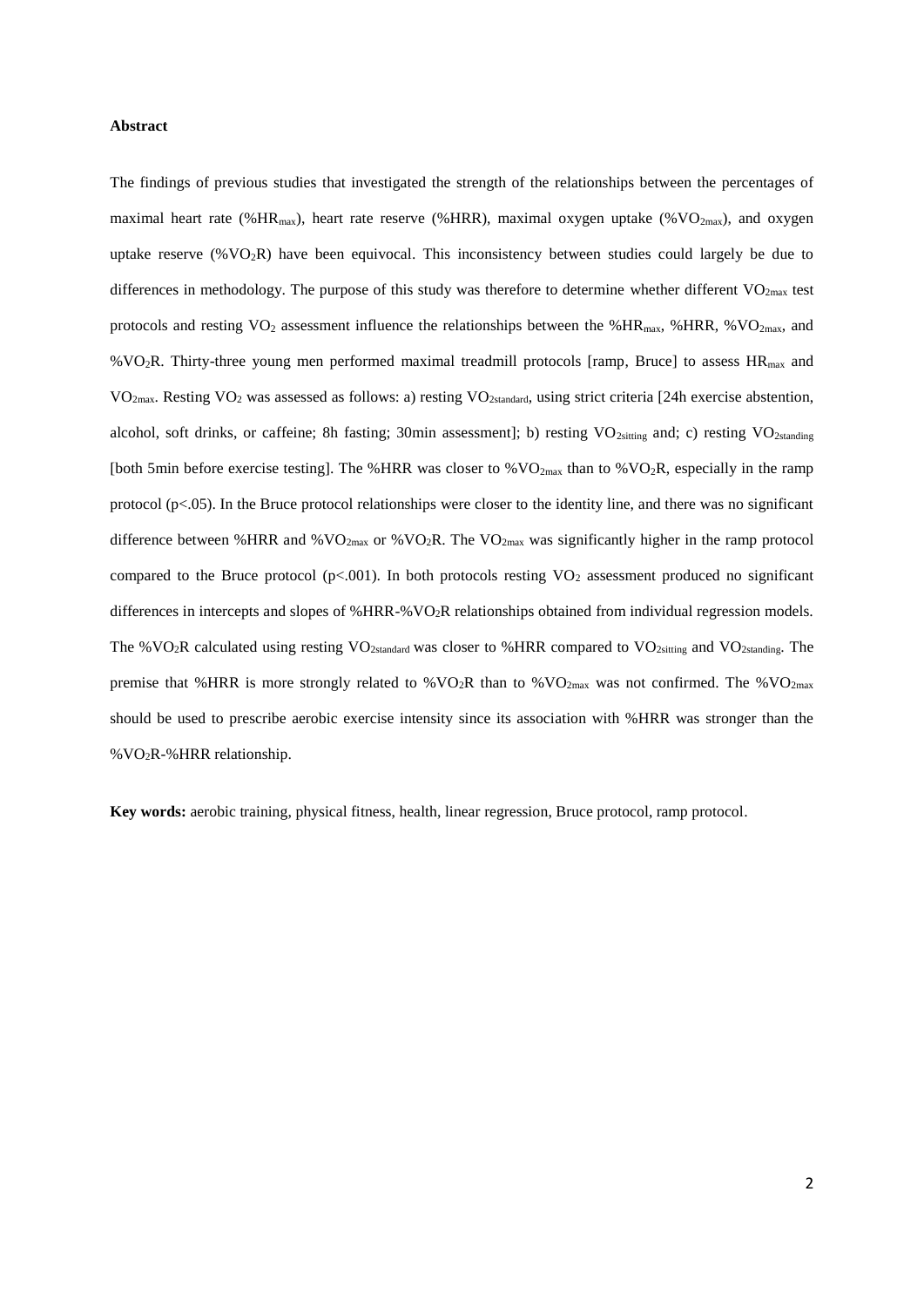### **Introduction**

Exercise that is performed at an inadequately low relative intensity results in a level of physiological strain that is insufficient to stimulate favorable adaptation and enhanced fitness [27]. In the early stages of a training program, for example, previously sedentary individuals have been shown to enhance cardiorespiratory fitness by training at exercise intensities as low as  $40\%$  VO<sub>2max</sub> [5]. However, the minimal intensity that enhances cardiorespiratory fitness is positively related to the cardiorespiratory fitness of the individual [39]. The importance of exercise intensity in relation to enhancing cardiorespiratory fitness has been eloquently summarized in a review of the literature that concluded that exercise intensity, rather than training volume and frequency, was the most important factor in enhancing cardiorespiratory fitness [45]. However, relative high exercise intensities have been found to significantly reduce adherence to physical training programs [20]. Accurate exercise intensity prescription is therefore important to ensure that exercise is effective in improving fitness whilst simultaneously promoting adherence to training programs. These two issues are fundamental in employing physical exercise for improving public health.

One of the most well established methods for prescribing exercise intensity relies on the relationship between the percentage of maximal heart rate (% $HR_{max}$ ) and the percentage of maximal oxygen uptake (% $VO_{2max}$ ). According to the American College of Sports Medicine [3], 40, 50, 60, 80, and 85% VO<sub>2max</sub> corresponds, respectively, to 55, 62, 70, 85, and 90% HRmax [15,20,22,33,36]. However, some studies have suggested that the relationship proposed by the ACSM overestimates the  $%HR_{max}$  associated with any given  $%VO_{2max}$ , especially at intensities lower than 80-85% VO<sub>2max</sub> [10,18,23,30,35,38]. Exercise prescription based only on the %HR<sub>max</sub> has therefore been criticized because it is likely to underestimate the desired exercise intensity, especially during low-intensity exercise and in individuals with poor exercise tolerance [2].

Nevertheless and in spite of these limitations, the utilization of heart rate to control training intensity is still of great value: it is undeniable that heart rate is a physiological variable which, apart from maintaining a linear relationship with increasing oxygen uptake  $(VO<sub>2</sub>)$ , is easily measured. Moreover, exercise prescription based on VO2 allows for the determination and control of work rate, training volume, and caloric expenditure [2]. Therefore another strategy for exercise prescription has been proposed based upon the relationship between the heart rate reserve (HRR) and  $VO_2$  reserve (VO<sub>2</sub>R) [1,2]. The HRR and VO<sub>2</sub>R are a measure of the difference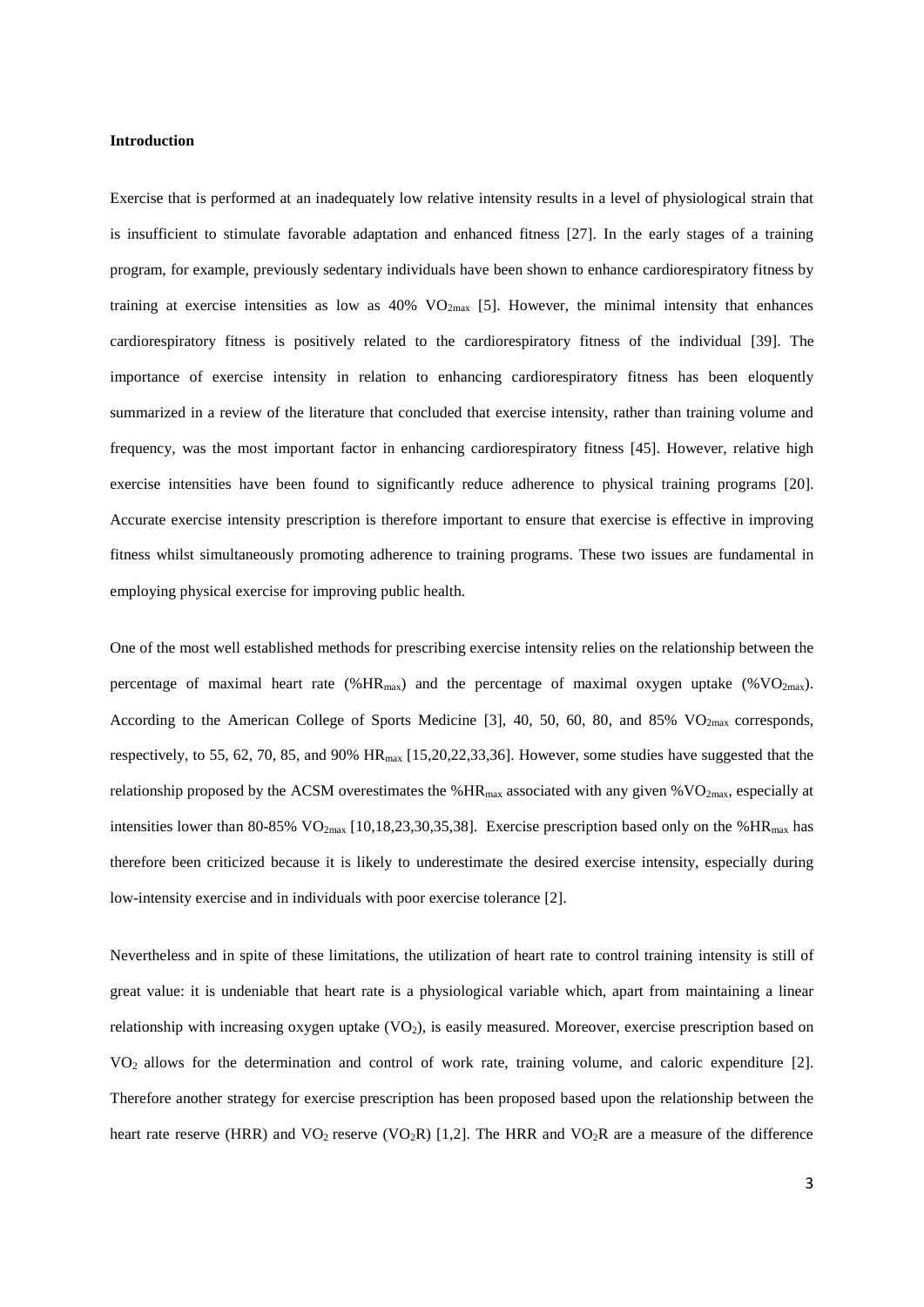between the resting and maximal values for heart rate and VO<sub>2</sub>, respectively [2]. Several studies reported that the %HRR and %VO<sub>2</sub>R were more strongly related than the %HR<sub>max</sub> and %VO<sub>2max</sub>, and therefore, should provide more accurate exercise prescription [40,41]. The ACSM [1] subsequently published an official stand recommending the %HRR-% $VO<sub>2</sub>R$  method.

Although the %HRR-%VO2R method of exercise prescription appears to have gained widespread acceptance, there are several methodological issues related to previous research on this topic that likely limits its utility. These limitations are mainly related to the assessment of resting  $VO<sub>2</sub>$  and  $VO<sub>2max</sub>$ , as well as to the analysis of the relationship between the %HRR and %VO2R in different populations and using different incremental test protocols. Among 12 studies dedicated specifically to analyzing the %HRR-%VO2R relationship, only four [10,18,23,30] conformed to the minimal methodological criteria suggested to be necessary for accurate and reproducible determination of resting VO<sub>2</sub> [12]. Six studies respected none [13,25] or only some [11,32,40,41] of the five recommended criteria for resting VO<sub>2</sub> assessment. The two remaining studies did not measure the resting VO<sub>2</sub>, but instead, adopted an inappropriate metabolic equivalent (MET) reference value of 3.5 mL·kg<sup>-1</sup>·min<sup>-1</sup> [6,16]. Byrne et al. [9] reported that the mean  $\pm$  SD resting VO<sub>2</sub> of 2.6  $\pm$  0.4 mL·kg<sup>-1</sup>·min<sup>-1</sup>, for 769 men and women, was significantly lower than the widely accepted 3.5 mL·kg<sup>-1</sup>·min<sup>-1</sup> reference value.

The test protocols used to determine  $VO_{2max}$  also have differed between studies. With the exception of two studies [25,30], the relationship between the %HRR and %VO<sub>2</sub>R has been determined using intermittent [10,18] or continuous step-incremented test protocols [6,11,13,16,23,32,40,41]. These test protocols possess characteristics that can reduce the  $VO_{2max}$  value when compared to that derived from ramp protocols [8,28,29,46]. Prolonged step-incremented tests, and those that incorporate high treadmill grades, have been particularly implicated in being inappropriate for eliciting true  $VO_{2max}$  [26].

It is presently not known how methodological differences in the determination of resting  $VO<sub>2</sub>$  and  $VO<sub>2max</sub>$ , used in previous studies, affect the relationships between the %HR<sub>max</sub>, %HRR, %VO<sub>2max</sub> and %VO<sub>2</sub>R. Therefore, the aim of this study was to investigate the influence of different approaches to assessing resting  $VO<sub>2</sub>$  and  $VO<sub>2max</sub>$ (using ramp and Bruce protocols) in order to establish how these methodological differences affect the accuracy of exercise prescription. We hypothesized that different exercise testing protocols and the different resting  $VO<sub>2</sub>$ assessment strategies would affect exercise prescription based on the relationships between  $\%$  VO<sub>2</sub> (maximal or reserve) and %HR (maximal or reserve).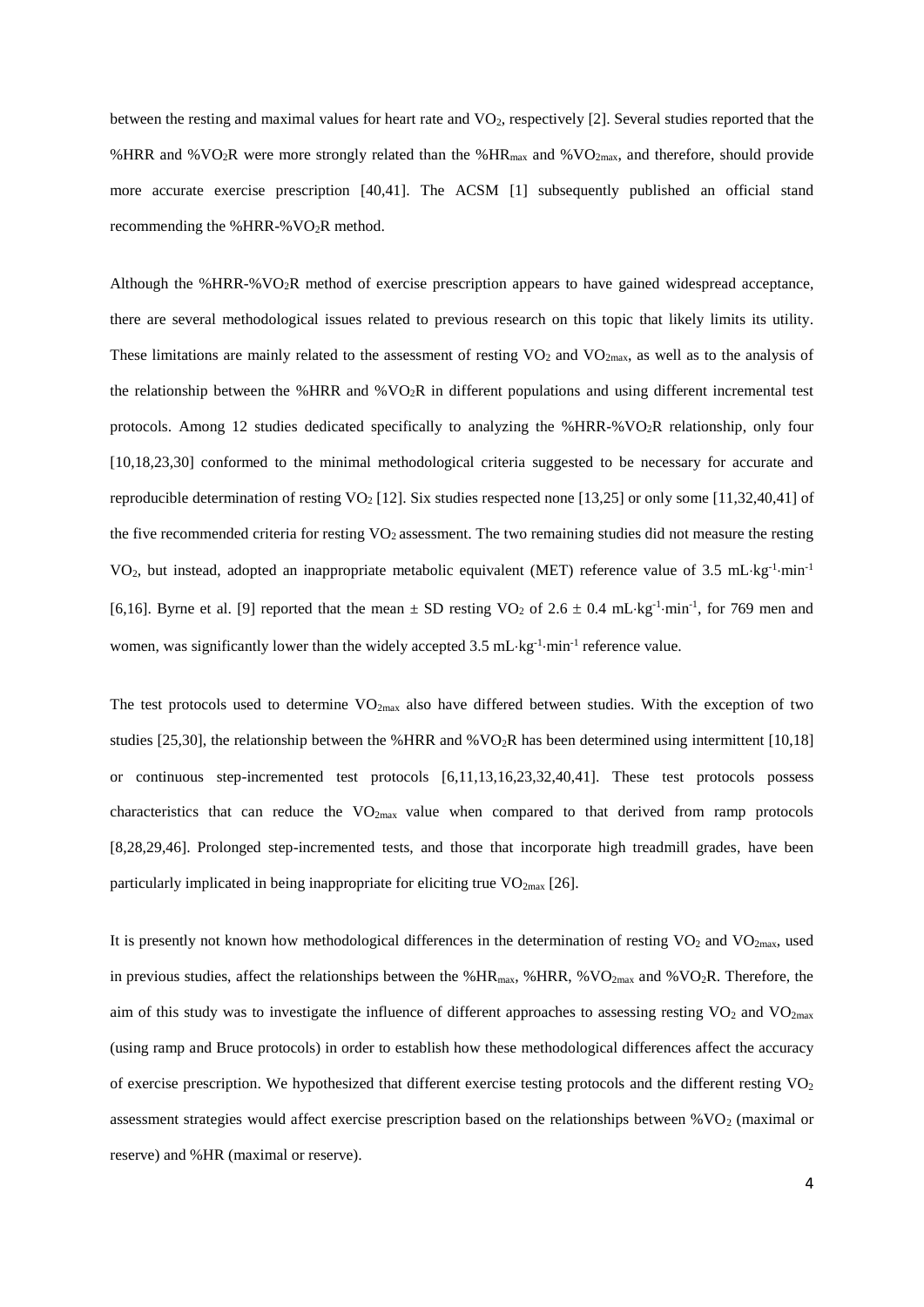### **Methods**

### Participants

A sample size estimation was previously calculated for the correlation (point serial model) considering: effectsize = 0.5, alpha error probability = 0.05, statistical power = 0.80 (G\*Power version 3.0.10). The estimated N was 20. Thirty-three healthy male participants volunteered for the study [mean  $\pm$  SD, age: 21.0  $\pm$  4.0 years; height:  $175.6 \pm 6.8$  cm; body mass:  $70.8 \pm 7.7$  kg; BMI:  $22.9 \pm 1.8$  kg·m<sup>2</sup>; body fat:  $11.5 \pm 3.4$ %]. All participants were involved in aerobic activities 20-60 min/session, 3-5 times/wk, for at least six months prior to the study. The study gained approval from the institutional ethics committee and prior to the commencement of the study, participants were informed of the potential risks and discomforts, and subsequently gave written informed consent.

#### Procedures

Each subject visited the laboratory three times on three separate days. On the first visit resting  $VO<sub>2</sub>$  was determined, the anthropometric measurements were taken, and the participants were habituated to the equipment and test protocols. No subject presented difficulty or limitation of movement while carrying out the procedure, as all had previous experience with treadmill exercise. The second and third visits were separated by 72 h and involved determination of resting VO<sub>2</sub> using an additional two methods in a counterbalanced crossover design, after which, participants performed either a ramp or Bruce incremental exercise test protocol. The order of the tests was counter-balanced. Both of the incremental tests were performed on the same motorized treadmill (Q65, Quinton Instruments, Seattle, WA, USA). Mean±SD ambient temperature and relative humidity during testing were 21.6±1.0°C (range 19-22°C) and 62.5±4. 1% (range 50-70%), respectively.

Three approaches were adopted to assess the resting  $VO<sub>2</sub>$  for the later calculation of %VO<sub>2</sub>R (see Table 1). The resting VO2standard assessment, performed on the first visit, conformed to the guidelines of Compher et al. [12]. These were abstention from physical exercise, alcohol, soft drinks and caffeine in the 24 h preceding the assessment, fasting for 8 h prior to the assessment, and minimum effort when travelling to the laboratory. In the laboratory, participants laid in a calm environment for 20 min, after which, VO<sub>2</sub> (mL·kg<sup>-1</sup>·min<sup>-1</sup>) was measured for 30 min. The resting VO<sub>2</sub> was taken as the average of the last 10 min of (steady-state) data. The other two approaches (resting VO<sub>2sitting</sub> and resting VO<sub>2standing</sub>) were carried out before the cardiopulmonary exercise tests,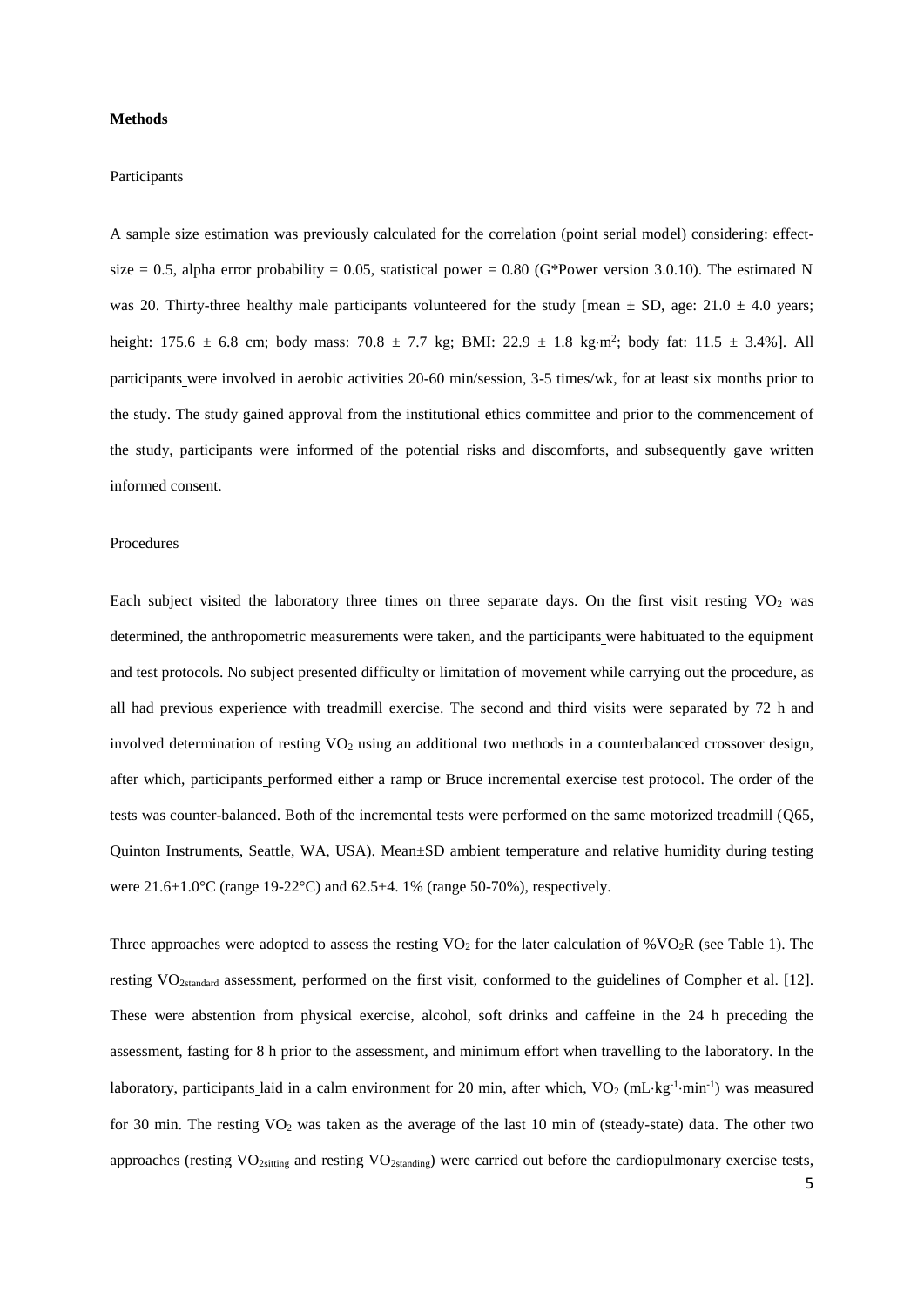using similar criteria adopted by previous studies that aimed to investigate the relationship between the %HR<sub>max</sub>, %HRR, %VO2R and %VO2max [10,11,13,18,23,25,30,32,40,41]. Participants were instructed not to engage in any form of physical exercise in the previous 24 h, to abstain from alcohol, soft drinks and caffeine in the 8 h preceding the test and to fast for 3 h. In the laboratory, participants laid quietly for 10 min. After this rest period, the VO<sup>2</sup> was measured for 5 min either in the sitting or standing position, and the average of the last 2 min was regarded as resting VO<sub>2</sub>. All resting VO<sub>2</sub> measurements were made at the same time of the day, between 09:00-11:00 a.m.

The RMR assessment is an important methodological limitation of the studies which investigated the VO<sub>2</sub>-HR relationships. The fasting period can influence the RMR reproducibility due to the thermic effect of food, and a minimum of 4 to 6h has been suggested [12]. With the exception of two studies [11,30], the available research adopted fasting periods of 1h [40,41] or 3h [10,18,23,32]. Two others did not report the fasting period [13,25]. The adoption of very different fasting periods  $[8h -$ resting VO<sub>2standard</sub> and 3 h – resting VO<sub>2sitting</sub> and resting VO<sub>2standing</sub> is justified considering one of the aims of the study: that is, to observe the influence of this issue on the RMR determination, and therefore, the  $VO<sub>2</sub>R$  calculation. If significant differences were observed in the RMR value, the relationship between  $VO<sub>2</sub>R$  and HRR would be affected. The choice of the two fasting periods was based on extensive methodological criteria previously proposed (in the case of the 8 h fasting) [12] and to the fasting period usually adopted by the studies comparing VO<sub>2</sub>R-HR relationships (in the case of the 3 h period).

### INSERT TABLE 1

Two incremental test protocols were used to determine maximal values of heart rate and VO2. The ramp protocol incorporated workload increments that were individualized to elicit the subject's limit of tolerance within the test duration. A previous test used five participants to determine the initial and final workloads in the ramp protocol, the purpose of which was to confirm that the duration of the exercise testing protocols fell within the range of 8- 12 minutes [8]. Initially a non-exercise model developed to estimate the VO<sub>2max</sub> of a healthy population aged 19 to 80 years was applied [24]. Based upon the predicted  $VO_{2max}$ , the final speed was calculated using the ACSM [2] equation [mean  $\pm$  SD: 14.3 $\pm$ 0.8 km.h<sup>-1</sup> for the five participants]. The workloads of 40 and 60% of the predicted VO<sub>2max</sub> were then calculated, respectively, for the 3-minute warm-up period [mean  $\pm$  SD: 5.6 $\pm$ 0.3 km.h<sup>-1</sup> for the five participants] and for the initial test workload [mean  $\pm$  SD: 8.5 $\pm$ 0.5 km.h<sup>-1</sup> for the five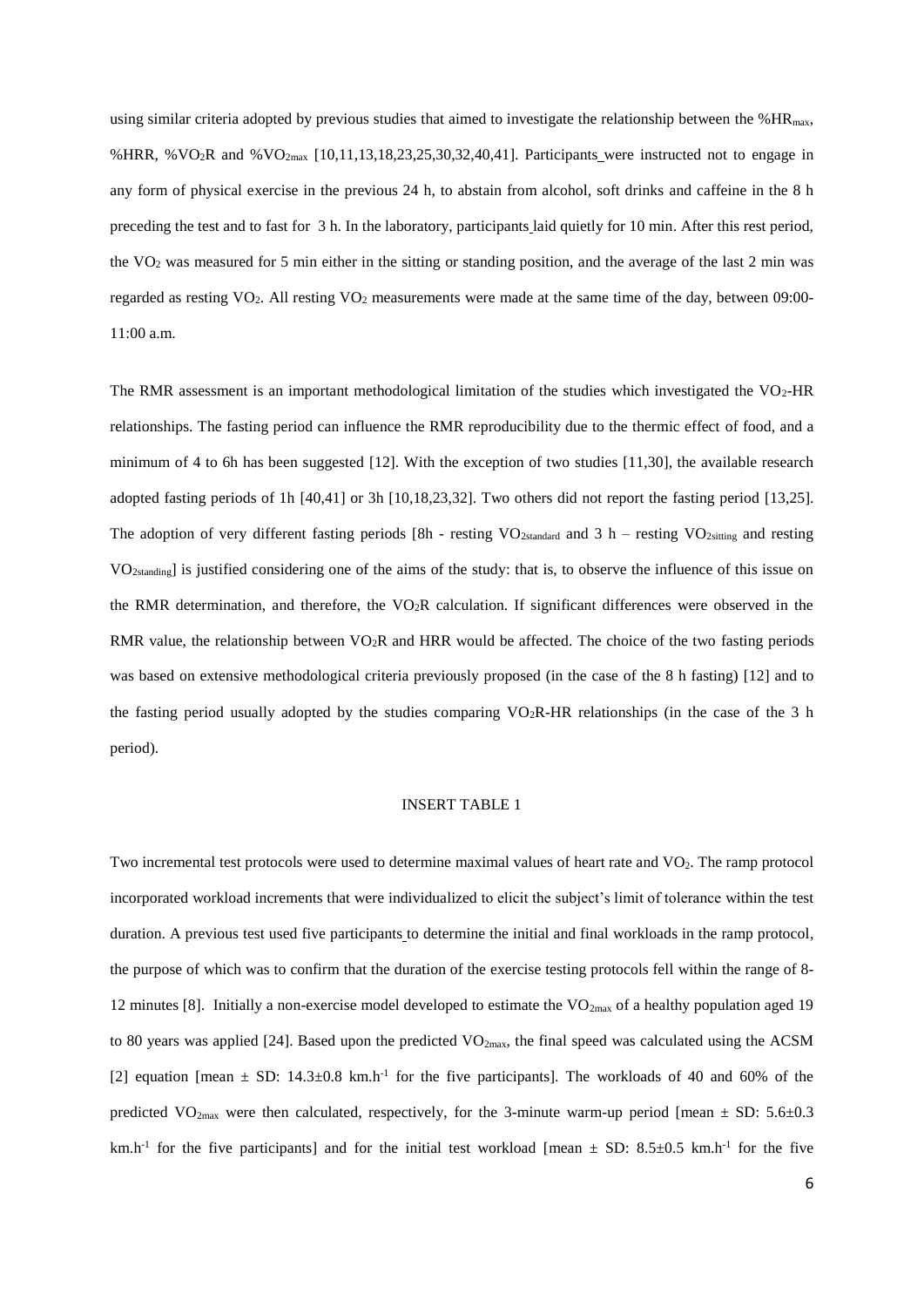participants]. The treadmill inclination was set at 1% as proposed elsewhere [19]. The results showed that the  $VO<sub>2max</sub>$  estimated by the Mathews model [mean  $\pm$  SD: 53.1 $\pm$ 2.8 ml.kg<sup>-1</sup>.min<sup>-1</sup> for the five participants] was closer to the VO<sub>2max</sub> obtained in the ramp protocol designed in this manner [mean  $\pm$  SD: 52.6 $\pm$ 4.6 ml.kg<sup>-1</sup>.min<sup>-1</sup> for the five participants]. The test duration test was also very close to the targeted range  $[mean \pm SD: 11.0 \pm 1.0$  min for the five participants], as expected with participants with similar characteristics to our sample.

Therefore the non-exercise model proposed by Mathews et al. [24] was considered appropriate to estimate the  $VO<sub>2max</sub>$  and help design the ramp protocol. The workload increment for each subject was 0.8 km·h<sup>-1</sup>/ 1 min. The predicted final speed for the whole sample was [mean  $\pm$  SD] 14.0  $\pm$  0.6 km·h<sup>-1</sup>. When considering the whole sample, the mean  $\pm$  SD workloads associated with 40% (warm-up period) and 60% (initial speed test) of the VO<sub>2max</sub> were, respectively, 5.6  $\pm$  0.2 km·h<sup>-1</sup> and 8.0  $\pm$  0.3 km·h<sup>-1</sup>. The treadmill inclination was set at 1% throughout the tests [19]. Table 2 presents the actual values obtained for the peak treadmill speed and exercise test duration produced by the ramp protocols.

The Bruce protocol incorporated 3-min stages and workload increments of approximately 2 METs per stage, achieved by increasing both the speed and inclination of the treadmill until the subject reached the limit of his exercise tolerance [7].

Oxygen uptake (VO<sub>2</sub>), pulmonary ventilation (V<sub>E</sub>), carbon dioxide output (VCO<sub>2</sub>), respiratory exchange rate (RER), heart rate (HR), and oxygen pulse (VO $_2$ /HR) data were calculated, averaged, and recorded every 30 seconds. The 30-s time average provided a good compromise between removing noise from the  $VO<sub>2</sub>$  data while maintaining the underlying trend. Gas exchanges were assessed using a VO2000 analyzer (Medical Graphics*,* Saint Louis, MO, USA) and the heart rate using a cardiotachometer (Polar S-810, Kempele, Finland). The gas analyzers were calibrated with a certified standard mixture of oxygen (17.01%) and carbon dioxide (5.00%), balanced with nitrogen. The flows and volumes of the pneumotachograph were calibrated with a syringe graduated for a 3 L capacity (Hans Rudolph, Kansas, MO, USA). The tests were considered as maximal if the participants satisfied at least three of the four following criteria: a) maximum voluntary exhaustion as measured by the Borg CR-10 scale; b)  $\geq$  90% predicted HR<sub>max</sub> [220 – age] or presence of a HR plateau ( $\triangle$ HR between two consecutive work rates  $\leq 4$  beats·min<sup>-1</sup>); c) presence of a VO<sub>2</sub> plateau ( $\Delta$ VO<sub>2</sub> between two consecutive work rates  $< 2.1$  mL·kg<sup>-1</sup>·min<sup>-1</sup>); and d) a maximal respiratory exchange ratio (RER<sub>max</sub>) > 1.1 [17]. The participants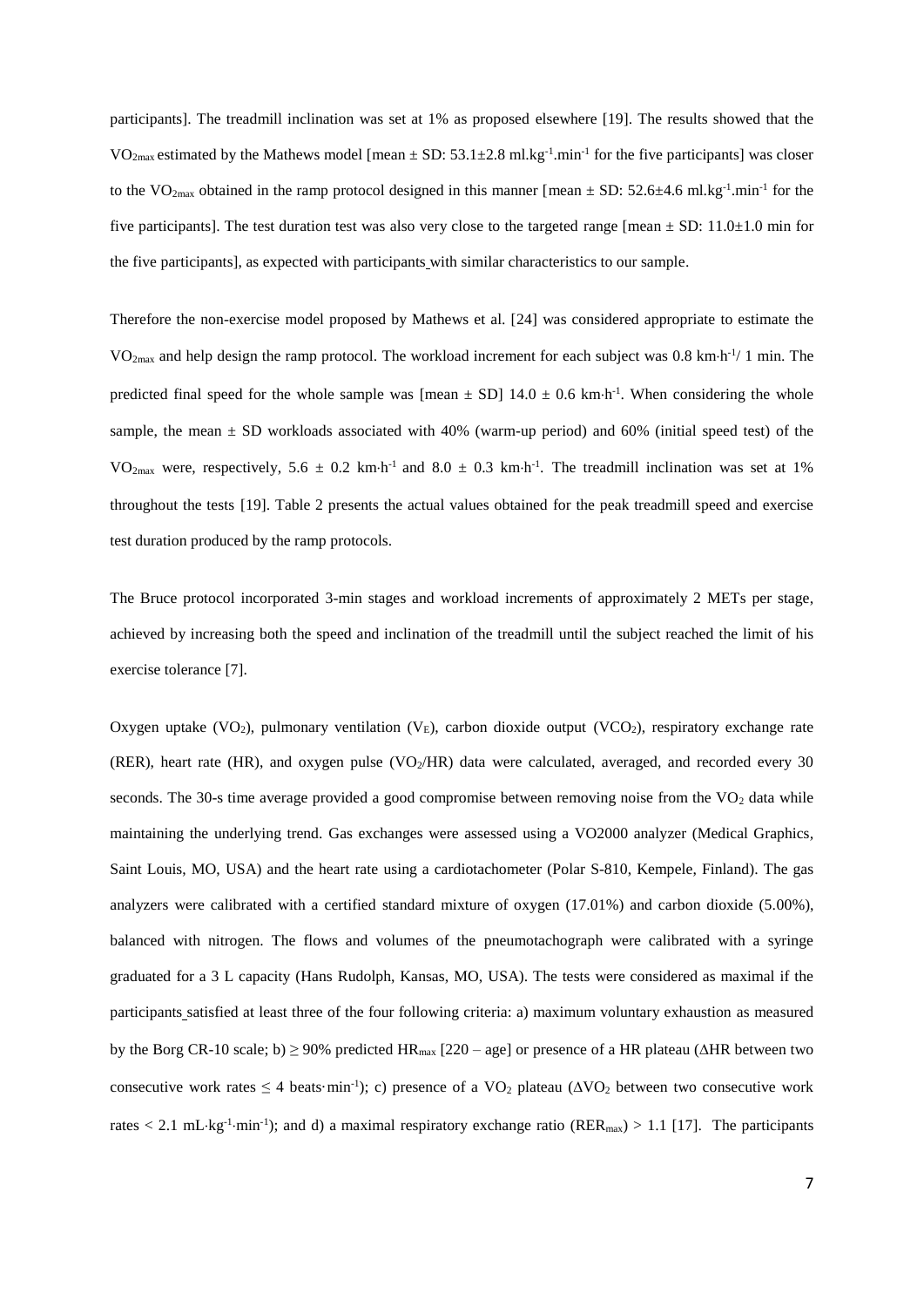were verbally encouraged to provide a maximal effort [4]. Holding onto the side or front bars of the treadmill was not permitted.

#### Data analysis

Mean differences in resting  $VO<sub>2</sub>$  for the three methods of assessment (resting  $VO<sub>2</sub>$ <sub>standard</sub>, resting  $VO<sub>2</sub>$ <sub>sting</sub>, and resting VO2standing) were tested using a repeated measures one-way analysis of variance (ANOVA), followed by Tukey *post hoc* tests. The homogeneity of variance and normality assumptions were assessed using the Levene's test and Shapiro-Wilk's test, respectively. The  $VO_{2max}$  and  $HR_{max}$  obtained in the ramp and Bruce protocols were compared using the Student t-test for paired samples.

Five linear regression models per incremental test protocol (ramp and Bruce) were determined for each subject in order to compare the relationships between heart rate and VO2: a) *%HRmax vs %VO2max*; b) *%HRR vs %VO2max; c) %HRR vs %VO2Rstandard; d)%HRR vs %VO2Rsitting; e)%HRR vs %VO2Rstanding*. The values obtained at rest, and during maximal and submaximal exercise, were used as references to calculate %HR<sub>max</sub>, %HRR, %VO<sub>2max</sub> and %VO<sub>2</sub>R according to the following equations: 1) %HR<sub>max</sub> = HR<sub>submax</sub>/HR<sub>max</sub> x 100; 2) %HRR = (HR<sub>submax</sub> – HR at rest) / (HR<sub>max</sub> – HR at rest) x 100; 3) % $VO_{2max} = VO_{2submax} / VO_{2max}$  x 100; and 4) % $VO_{2}R = (VO_{2submax} -)$  $VO<sub>2</sub>$  at rest) / ( $VO<sub>2max</sub> - VO<sub>2</sub>$  at rest) x 100. In these equations,  $HR<sub>max</sub>$  refers to the maximal heart rate reached in the incremental test; the HRsubmax refers to the heart rate obtained during the test at 30-s intervals (ramp protocol) and at the end of each stage (Bruce protocol); VO<sub>2max</sub> refers to the maximal VO<sub>2</sub> reached in the incremental test;  $VO<sub>2submax</sub>$  refers to the  $VO<sub>2</sub>$  obtained during the test at 30-s intervals (ramp protocol) and at the end of each stage (Bruce protocol). The % $VO_{2max}$  and % $VO_2R$  were used as independent variables in the regression models.

The influence of the three assessment methods for resting  $VO<sub>2</sub>$  on the relationship between HRR and  $VO<sub>2</sub>R$  was tested by comparing the values of the intercepts and slopes of the individual linear regressions for the %HRR *vs* % VO<sub>2</sub>R<sub>standard</sub>, %HRR *vs* % VO<sub>2</sub>R<sub>stiting</sub>, and %HRR *vs* % VO<sub>2</sub>R<sub>standing</sub> relationships, using a repeated measures ANOVA followed by Tukey *post hoc* tests. The influence of the maximal exercise test protocol on the intercepts and slopes was tested using Student t-test for paired samples.

The individual linear regression models also were used to analyze the relationship between the percentages of HRmax corresponding to 40, 50, 60, 80 and 85% VO2max. The Student t-test was used to compare the observed values with those proposed by the ACSM. Additionally, the percentages of HRR, corresponding to 30, 40, 50,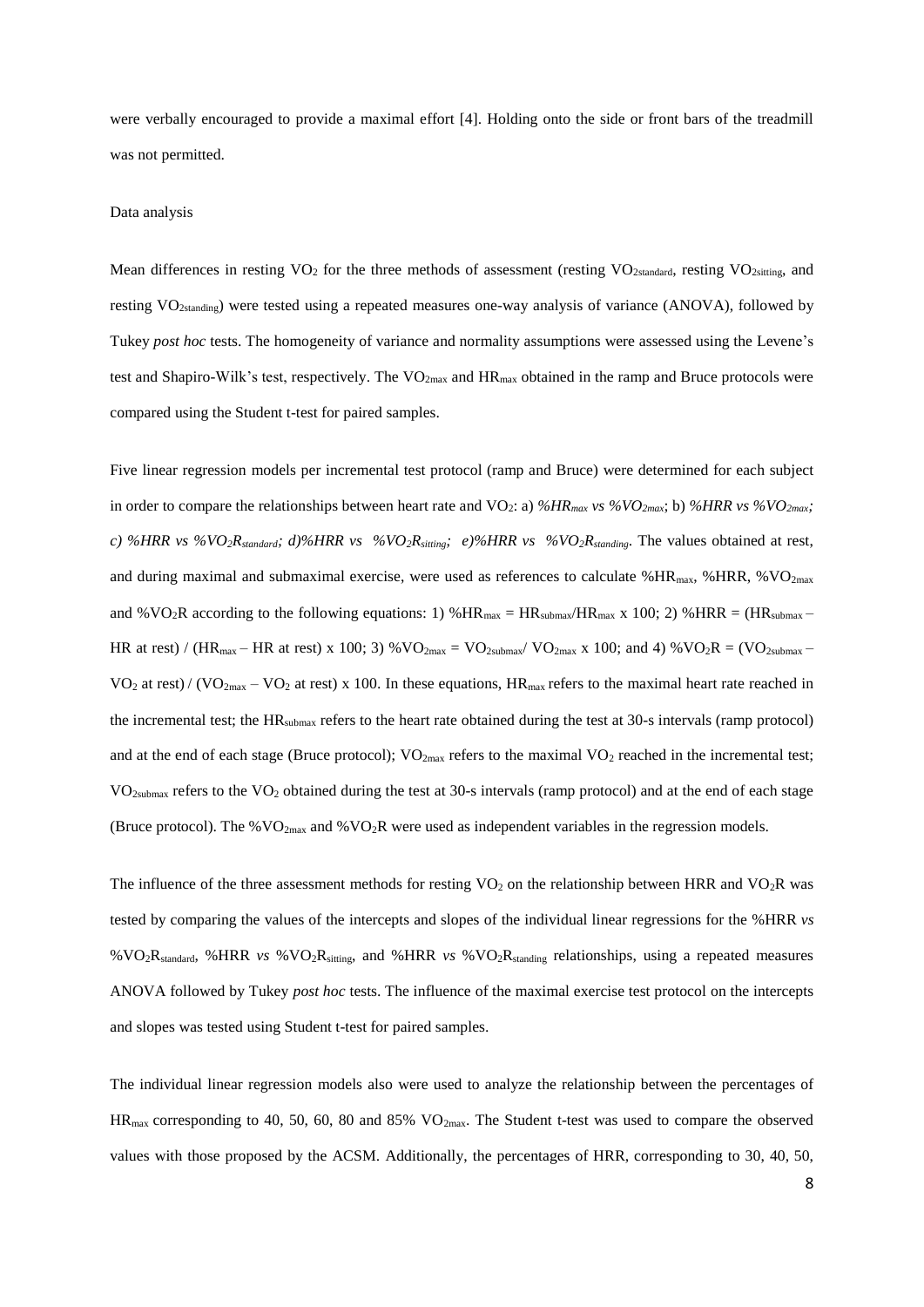60, 70, 80 and 90% of the VO<sub>2</sub>R and of the VO<sub>2max</sub> were determined. The mean  $\pm$  SD values of the intercepts and slopes were determined for each linear regression model and the Pearson correlation for each relationship was determined. The Student t-test for paired samples was also used to test whether the intercepts and slopes of the regression models were significantly different from 0 and 1, respectively [40,41], and to test possible differences between the regression lines, as described in detail elsewhere [47]. Two-tailed statistical significance for all hypothesis tests was accepted as p < 0.05. All statistical analyses were performed using Statistica 6.0 for Windows software (Statsoft, Tulsa, OK, EUA).

#### **Results**

Cohen's d and the associated effect-size r were calculated considering the  $N = 33$  and the conditions previously established for the sample estimation, (t-value = 1.696 and  $df = 31$ ). Cohen's d was 0.61 and the effect-size r was 0.29 for a statistical power of 0.95 (1-beta). The mean  $\pm$  SD (range) obtained for resting VO<sub>2</sub> standard, sitting and standing, were significantly different from each other  $(p<0.001)$  (Table 1). Table 2 shows the mean $\pm SD$ values for cardiorespiratory variables ( $HR_{max}$ ,  $VO_{2max}$ ,  $V_E$ ,  $VO_2/HR$  and RER) and time to exhaustion obtained in the ramp and Bruce incremental exercise test protocols. No significant difference was observed for the resting  $HR$ ,  $HR_{max}$ ,  $V_{E}$ , and RER. Statistical significance between test protocols was observed only for the difference in  $VO<sub>2max</sub>, VO<sub>2</sub>/HR$  and time to exhaustion (p=0.002).

#### *Prediction of the %HRmax from the %VO2max*

The mean  $\pm$  SD intercepts and slopes for the relationship between %HR<sub>max</sub> and %VO<sub>2max</sub> were: ramp protocol intercept 0.432  $\pm$  0.090%, slope 0.583  $\pm$  0.100%; Bruce protocol intercept 0.339  $\pm$  0.090%, slope 0.667  $\pm$ 0.090%. The following prediction equations, r,  $r^2$  and standard error of the estimate (SEE) were determined:

A. 
$$
%HR_{max} = 0.583 \, (\%VO_{2max}) + 0.432 \, (r = 0.972 \pm 0.019; r^2 = 0.946 \pm 0.037; SEE = 2%)
$$
 [ramp protocol]

B. 
$$
%HR_{max} = 0.667
$$
 ( $%VO_{2max}$ ) + 0.339 (r = 0.986 ± 0.009; r<sup>2</sup> = 0.972 ± 0.019; SEE = 3%) [Bruce protocol]

The results for the estimation of the %HR<sub>max</sub> from the %VO<sub>2max</sub> are presented in Table 3. The values of the %HR<sub>max</sub> obtained in the ramp and Bruce protocols for 40, 50, 60, 80 and 85% of the  $VO_{2max}$  were significantly different (p<0.001) from those recommended by the ACSM (except for 85% VO<sub>2max</sub> for the Bruce protocol). From 40 to 85%  $VO_{2max}$ , significant differences (p<0.001) were observed between test protocols.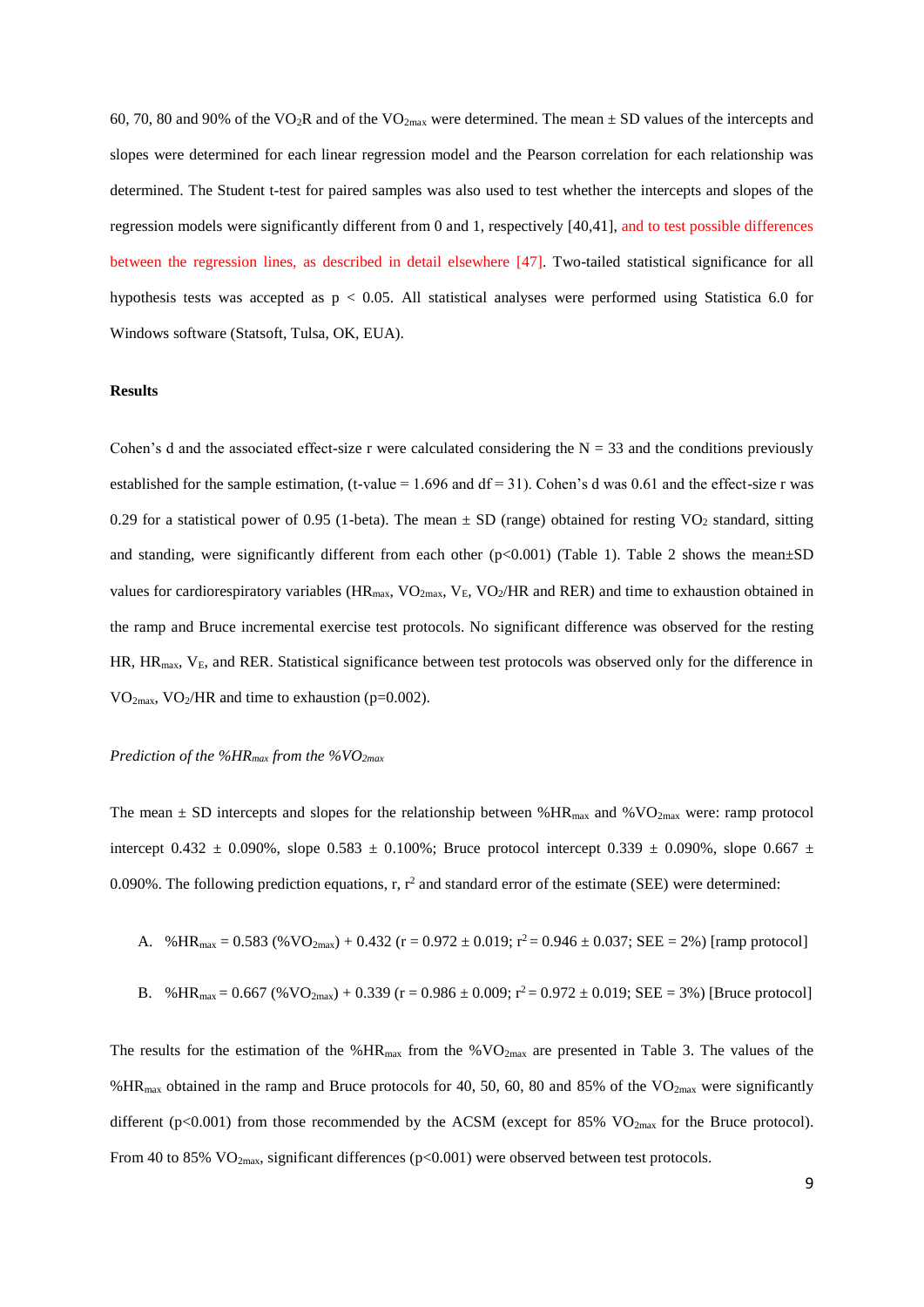The mean  $\pm$  SD for the intercepts and slopes from the individual linear regression models, calculated for the ramp and Bruce protocols, are shown in Table 4. No significant differences were observed between the mean values of the intercepts and slopes obtained from the two protocols, for the relationships between %HRR versus %VO2Rstandard, %HRR versus %VO2Rsitting, and %HRR versus %VO2Rstanding. However, the mean values of the intercept and slope obtained from the individual linear regression models for the relationship between %HRR versus % $VO<sub>2max</sub>$  differed significantly (p<0.001).

In the ramp protocol, the mean values of the intercepts and slopes in all the studied relationships (except the slope for the relationship between %HRR versus %VO<sub>2max</sub>) were significantly different from 0 (p<0.01) and 1 (p<0.001), respectively. In the Bruce protocol, no significant differences were observed for the mean values of the intercept (0) and slope (1) obtained from the individual linear regressions. However, the comparison between the ramp and Bruce protocols revealed significant differences for the intercepts and slopes from all the observed relationships  $(p<0.001)$ .

Figure 1 presents the predicted values for the  $\%VO_{2max}$  and  $\%VO_{2}R$  in the ramp protocol, derived using the three approaches for assessing the resting  $VO_2$ . Both % $VO_2$ <sub>max</sub> and % $VO_2R$  were underestimated by the %HRR in all the assessment approaches. In fact, the relationships between %VO<sub>2max</sub>, %VO<sub>2</sub>R<sub>standard</sub>, %VO<sub>2</sub>R<sub>sitting</sub> and %VO2Rstanding and %HRR were lower than the identity line throughout the full range of observed work rates (p<0.001). In any case, it is notable that the %HRR was closer to the %VO<sub>2max</sub> than the %VO<sub>2</sub>R, regardless of the assessment method for determining resting  $VO<sub>2</sub>$  (Figure 1). Significant differences between %VO<sub>2max</sub> and the different  $VO<sub>2</sub>R$  values were observed up to 80% HRR.

Figure 2 presents the predicted values for the %VO2max and %VO2R for the Bruce protocol. All the calculated relationships were very close to the identity line. Significant differences were found only between the methods of determining the intensity of effort by the VO<sub>2</sub>. For example, up to 60% HRR, the %VO<sub>2max</sub> and the %VO<sub>2</sub>R [considering all resting VO<sup>2</sup> assessment methods] differed significantly from each other (p<0.001) (Figure 2). From 60-70% HRR significant differences between the methods were evident only for the %VO<sub>2</sub>R<sub>standing</sub> (p=0.008). Above 70% HRR significant differences were no longer observed. Notably, the regression curves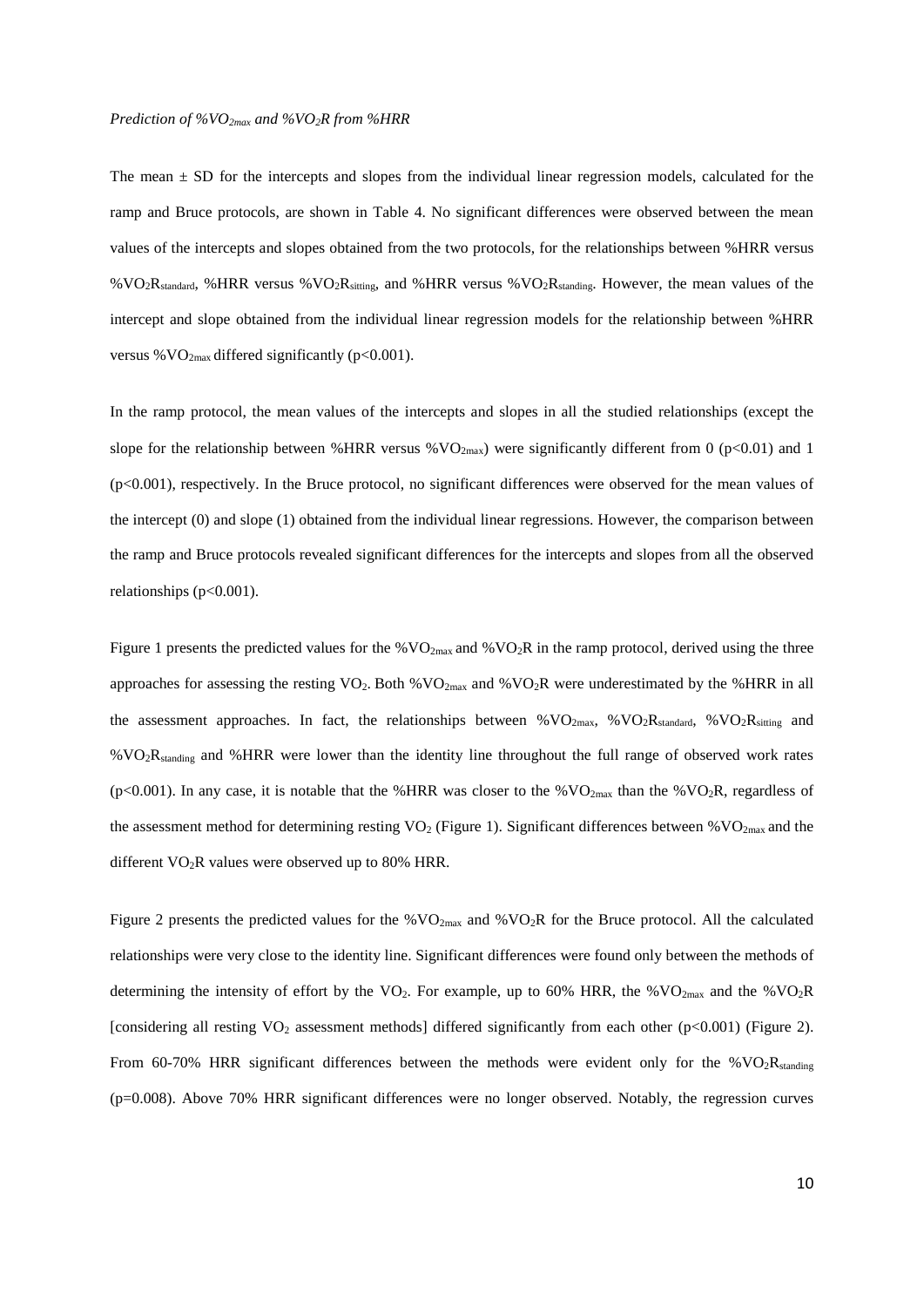suggested that for the establishment of the investigated relationships, the Bruce protocol was better than the ramp protocol.

In Table 5, the values corresponding to the deciles of the HRR are presented as the percentage error (PE) associated with the % $VO<sub>2max</sub>$  and % $VO<sub>2</sub>R$  (standard, sitting and standing), respectively, for the ramp [A] and Bruce [B] protocols. The PE obtained in the ramp protocol was much larger than in the Bruce protocol. Regarding the influence of the different assessment methods for resting  $VO_2$ , the % $VO_2R$  calculated based upon the resting VO<sub>2sitting</sub> and resting VO<sub>2standing</sub> resulted in a greater PE in comparison to the %VO<sub>2max</sub> and %VO2Rstandard, especially for exercise intensities below 50% HRR.

## **Discussion**

The present study aimed to investigate the influence of different approaches to the assessment of the resting  $VO<sub>2</sub>$ and  $VO<sub>2max</sub>$  on the relationship between the percentages of absolute and reserve HR and VO<sub>2</sub>. The most important aspect of the study was to establish the extent of the errors in prescribing exercise intensity using the different methods in order to make a recommendation as to which methods should be used. The main findings were that the relationships between %HR<sub>max</sub>, %HRR, %VO<sub>2max</sub> and %VO<sub>2</sub>R were significantly influenced by the type of incremental test protocol (ramp or Bruce) used to explore these relationships.

Swain [42] stated that the %HRR is not equivalent to the % $VO<sub>2max</sub>$  because it does not take into consideration the resting VO2, thereby resulting in an overestimation of the predicted exercise intensity. This would be especially true in participants with poor physical fitness and at low exercise intensities. For instance, Swain and Leutholtz [41] described a simple mathematical transposition in which an average subject with a 10 MET capacity would be at 1 MET/10 MET or 10% of `VO<sub>2max</sub> at rest. Thus, there would be an error of 10 units between %HRR and %VO<sub>2max</sub> at rest. A subject with a 20 MET capacity would have a 5% error while a subject with a 5 MET capacity would have a 20% error.

Our results disagreed with such a premise, at least for young, male, physically active participants. In our study, the %HRR was closer to the % $VO<sub>2max</sub>$ , especially for the ramp protocol (as indicated by the PE). In the Bruce protocol, all the studied relationships were very close to the identity line, and there was no significant difference between the various methods of exercise intensity prescription by the  $VO<sub>2</sub>$  in relation to the %HRR. Therefore,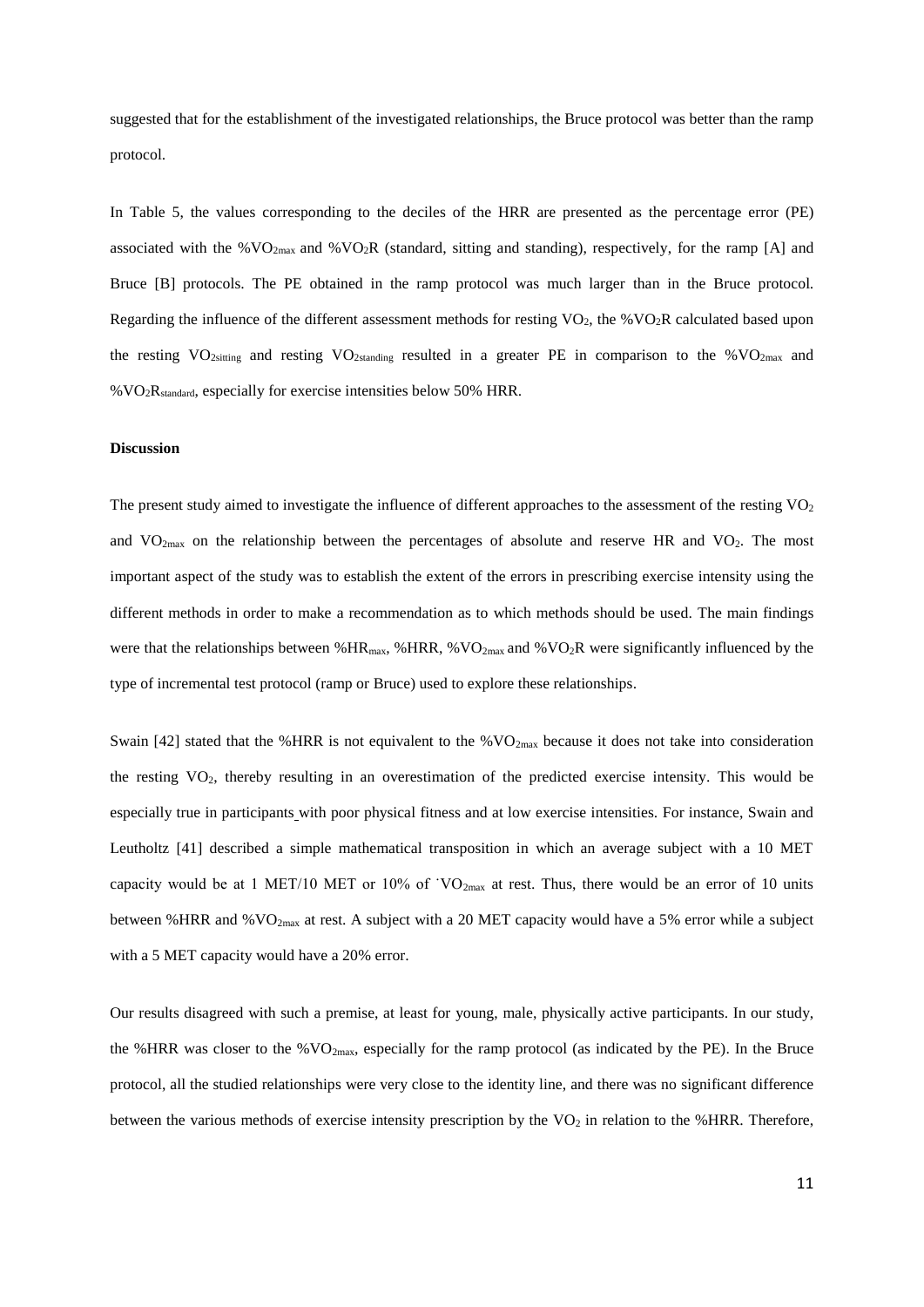the present study suggests that the %VO2max should be used for aerobic exercise prescription instead of the %VO2R.

Compared to the ramp protocol, the Bruce protocol produced stronger  $VO<sub>2</sub>-HR$  relationships. A possible explanation is that the 3-min stage duration in the Bruce protocol may have favored the stabilization of heart rate and VO2, especially in the initial stages of the test, allowing a better approximation of these variables [14]. On the other hand, the VO2max obtained in the Bruce protocol was significantly lower than for the ramp protocol. High treadmill inclinations and prolonged stage durations are associated with reduced  $VO<sub>2max</sub>$  values, compared with shorter tests with low or moderate treadmill inclinations [26]. Therefore, a question arises: which of the results should be taken into account for more accurate exercise prescription? Would it be better to use the test protocol which produced the stronger relationship between heart rate and VO2, or the protocol which obtained the highest  $VO_{2max}$ ? Two issues may be considered to answer this question: a) the difference between the mean VO2max values; and b) the standard error of the estimate (SEE) associated with the linear regression models. The Bruce protocol produced a lower  $VO_{2max}$  than the ramp protocol  $[4.2 \text{ mL} \cdot \text{kg}^{-1} \cdot \text{min}^{-1}]$  difference], which corresponded to a relative error of 8%. However, the Bruce protocol had a higher SEE [5-6% vs 3% in the ramp test], corresponding to an absolute difference of 1.0 mL·kg<sup>-1</sup>·min<sup>-1</sup> (Table 4). When these two values [difference between the values of VO2max plus SEE] are considered together, the absolute total difference between the Bruce and ramp protocols was 5.2 mL·kg<sup>-1</sup>·min<sup>-1</sup>. For example, at 70% HRR a given participant would have a target HR of 167 b.min<sup>-1</sup> and a target VO<sub>2</sub> of 37.7 mL·kg<sup>-1</sup>·min<sup>-1</sup> and 34.8 mL·kg<sup>-1</sup>·min<sup>-1</sup> considering respectively the %VO2R and %VO2max methods. According to the ACSM equation [2] this would represent a running speed of 10.3 km.h<sup>-1</sup> and 9.4 km.h<sup>-1</sup> respectively. In other words, the exercise prescription based on the VO<sub>2max</sub> obtained in the Bruce protocol may underestimate the workload for a given %HRR by 1 to 3 METs. It is notable that in the present example the resting VO<sup>2</sup> was directly assessed [resting VO2standard] (Table 1). Thus, despite the stronger relationship between  $VO<sub>2</sub>$  and HR obtained from the Bruce protocol, the ramp protocol produced higher and more precise  $VO_{2max}$  values. Based on these findings the ramp protocol may be considered more accurate than the Bruce protocol for aerobic exercise prescription.

The influence of the resting  $VO<sub>2</sub>$  assessment was less marked. Although the mean resting  $VO<sub>2</sub>$  determined for each of the three methods (standard, sitting and standing) were all significantly different, these differences did not significantly affect the mean intercepts and slopes obtained from the individual linear regression models for the relationships between %HRR *vs*. %VO<sub>2</sub>R<sub>standard</sub>, %HRR *vs*. %VO<sub>2</sub>R<sub>stitting</sub>, and %HRR *vs*. %VO<sub>2</sub>R<sub>standing</sub>, in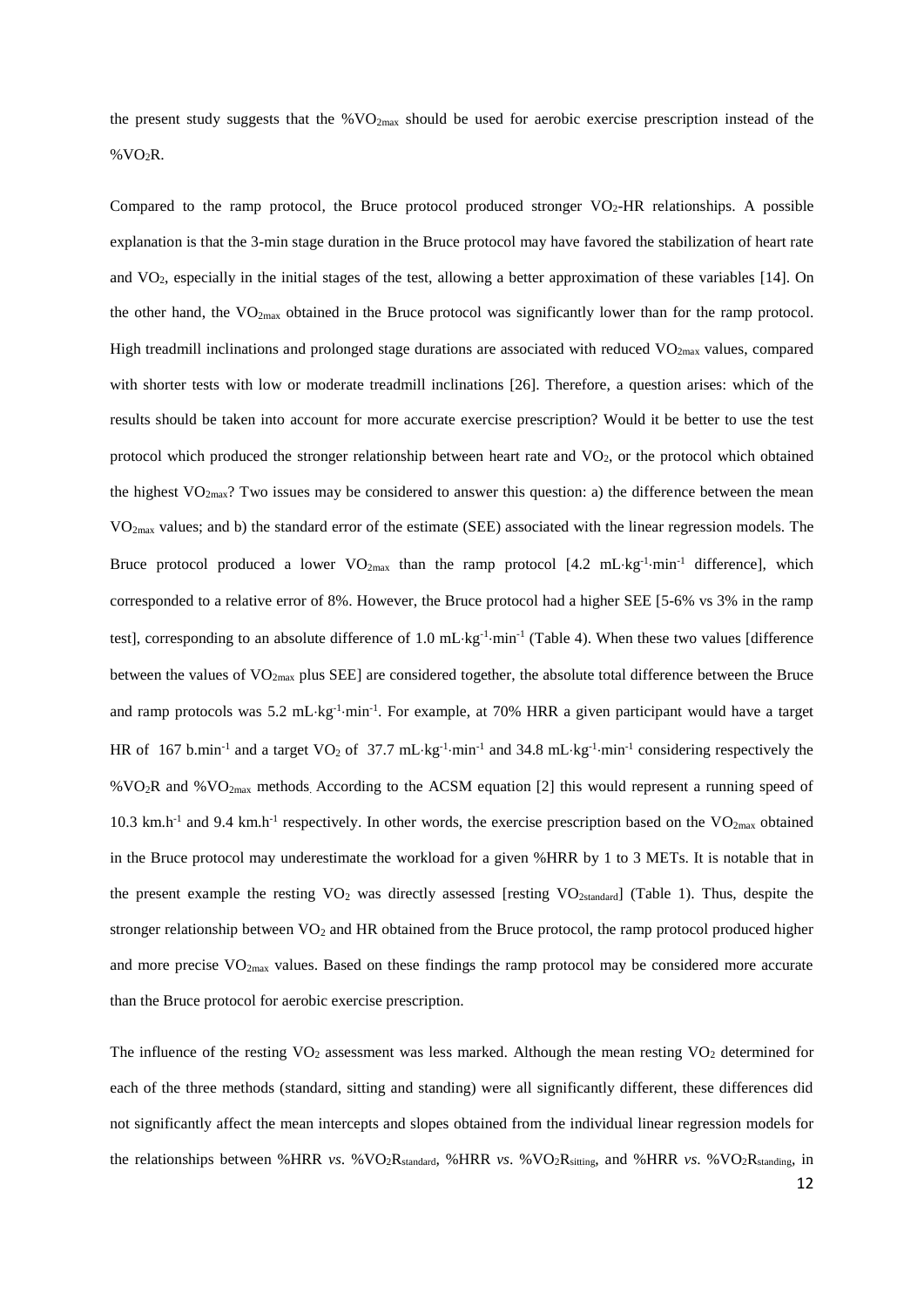either the ramp or Bruce protocol. However the %VO<sub>2</sub>R calculated using the resting VO<sub>2standard</sub> data was closer to the %HRR than the %VO<sub>2</sub>R determined using the resting VO<sub>2sitting</sub> and resting VO<sub>2standing</sub>. These findings suggest that attending to the recommended methodological criteria for assessing resting  $VO<sub>2</sub>$  results in improved accuracy in the VO<sub>2</sub> reserve calculation. Such concern may be particularly important for sedentary or elderly populations, since previous research has shown that the resting  $VO<sub>2</sub>$  tends to be lower in participants with low physical fitness [31,37] and probably declines with age [9,43,44]. Only a few studies observed the relationships between %HRR and %VO2R in populations with low fitness and only two studies (using obese participants) satisfied the suggested minimum methodological criteria for the resting  $VO<sub>2</sub>$  determination [10,30]. The study by Mezzani et al. [25], which used chronic heart failure patients, did not satisfy any of the suggested minimum methodological criteria for resting  $VO<sub>2</sub>$  assessment, while Brawner et al. [6] did not measure the resting  $VO<sub>2</sub>$  of heart disease patients, but instead, adopted the reference value of 3.5 mL·kg<sup>-1</sup>·min<sup>-1</sup>. However, the adoption of this reference value is not recommended. Previous studies have shown that the resting  $VO<sub>2</sub>$  may be overestimated by an average of 35%, and introduce errors of almost  $2 \text{ mL/kg}^{-1} \cdot \text{min}^{-1}$  for some individuals [9]. Savage et al. [34] assessed directly the resting  $VO<sub>2</sub>$  in a group of 109 (60 men and 49 women) overweight individuals with coronary heart disease. The mean  $VO_2$  at rest was  $2.6 \pm 0.4$  mL⋅kg<sup>-1</sup>⋅min<sup>-1</sup>. This value was 36% lower than the widely accepted value of 3.5 mL·kg<sup>-1</sup>·min<sup>-1</sup> (1MET) and was similar to that reported by Byrne et al. [9]. In the present study, which used physically active participants, the mean resting VO<sub>2</sub> was  $3.0 \pm 0.4$ mL·kg<sup>-1</sup>·min<sup>-1</sup> for the standard assessment. This equated to a difference of approximately 14% when compared to the widely accepted reference value of 3.5 mL·kg<sup>-1</sup>·min<sup>-1</sup>, and introduced errors of up to 1.5 mL·kg<sup>-1</sup>·min<sup>-1</sup>.

The present study suggests that prescribing exercise intensity based on the relationships between heart rate and VO<sup>2</sup> is significantly influenced by the test methodology that was used. Another related issue concerns the stability of such relationships within the context of actual training. Most of the available studies calculated individual linear regressions from heart rate and  $VO<sub>2</sub>$  data derived from maximal incremental exercise testing protocols. In reality, aerobic training often involves, among other factors, relatively constant exercise intensity lasting between 20 to 60 min [2], or even longer, depending on the aim of the training. An important question is therefore: up to what point do the results obtained from linear regression analysis in different maximal incremental test protocols, reflect the results that would be observed during exercise conducive to effective exercise prescription? Would the relationships between the %HR<sub>max</sub>, %HRR, %VO<sub>2max</sub> and %VO<sub>2</sub>R be similar in submaximal training protocols with different intensities and durations? In an attempt to address these questions,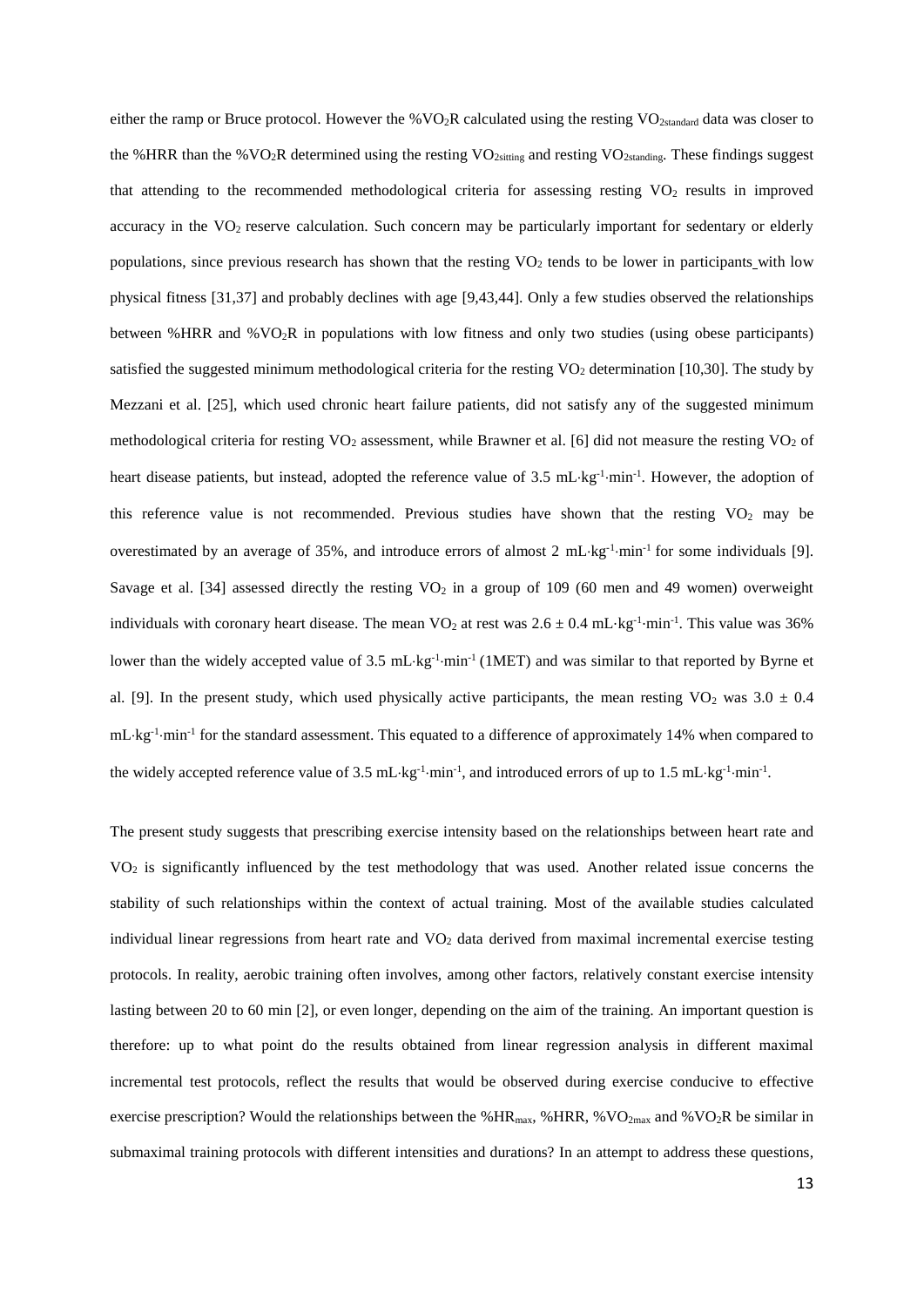research concerned with the internal and external validity of the relationships between %HRmax, %HRR,  $\%VO_{2max}$  and  $\%VO_{2}R$  is needed. First, the quality of the data used to calculate the regression equations, that is,  $HR_{max}$ ,  $VO_{2max}$  and resting  $VO_2$ , should be more carefully considered. The influence of the exercise testing protocols should be further investigated for their sensitivity and accuracy to assess the  $VO_{2max}$  and  $HR_{max}$ . Moreover, minimum methodological criteria to assess resting VO<sub>2</sub> should be respected. Second, it seems necessary to evaluate the applicability of these relationships on actual training situations, which are characterized by different intensities and durations. It would be interesting to use the ACSM equations to prescribe walking or running speeds, or cycling power based on values of  $VO_2$  (mL·kg<sup>-1</sup>·min<sup>-1</sup>) for a particular % $VO_2R$ , or using a %VO<sup>2</sup> associated with a given HRR (bpm). It is not known how much the speeds or the power defined by the ACSM equations actually reproduce the %VO<sub>2</sub>R or the %VO<sub>2max</sub> intended for training. It is possible that these equations underestimate or overestimate the intensity which served as a basis for the exercise prescription. By assessing the respiratory gas exchanges during aerobic training it would be possible to check the extent to which the ACSM equations reproduce the targeted  $\%$ VO<sub>2</sub>R or  $\%$ VO<sub>2max</sub>. One practical application of this information would be to compare the observed and estimated caloric expenditure during the training sessions.

#### **Conclusion**

In conclusion, the relationships between the %HR<sub>max</sub>, %HRR, %VO<sub>2max</sub> and %VO<sub>2</sub>R were affected by the type of exercise testing protocol. While the Bruce protocol produced stronger interclass relationships, the ramp protocol produced higher VO<sub>2max</sub> values and smaller prediction errors. From a practical perspective, this latter issue seems to be more important and therefore the ramp protocol should be used to determine the  $VO_{2max}$  in the context of aerobic training. On the other hand, the present findings did not confirm the existing premise that the %HRR is equivalent to the %VO<sub>2</sub>R and not to the %VO<sub>2max</sub>. The %HRR values were closer to the %VO<sub>2max</sub> than to the %VO<sub>2</sub>R, irrespective of the VO<sub>2max</sub> test protocol and resting VO<sub>2</sub> assessment strategy. Therefore aerobic exercise prescription should rely on the % $VO_{2max}$ -%HRR relationship rather than on % $VO_2R$ -%HRR relationship. As for the influence of the resting  $VO_2$  on the relationship between %HRR and % $VO_2R$ , although no differences were observed between the  $VO<sub>2</sub>R$  calculated using the different assessment approaches, the error between the %HRR and %VO2R was reduced when the suggested minimum methodological criteria were applied [resting VO2standard]. However, this latter point has little practical value within the context of the present paper, since %HRR values were closer to %VO2max than to %VO2R. Our findings suggest that inappropriate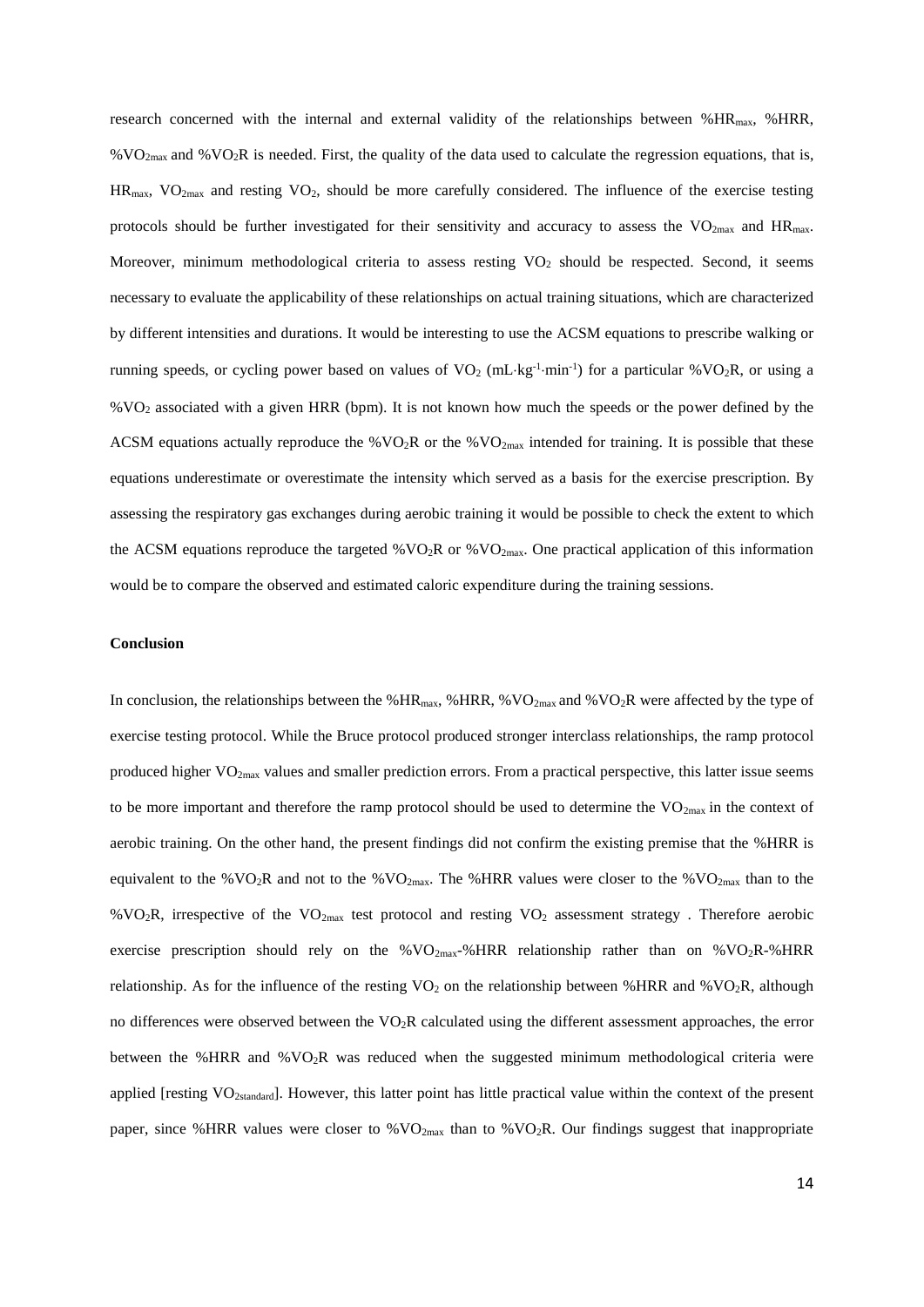methodology can cause errors in exercise prescription of up to 1-3 METs. Over the long term this amount of error could reduce the effectiveness of training programs in improving health and fitness, and certainly will reduce the accuracy of guidelines on employing exercise for improving public health. Additional research is needed to verify the applicability of the %HR<sub>max</sub>, %HRR, %VO<sub>2max</sub> and %VO<sub>2</sub>R relationships within the context of actual aerobic training, in different populations and for sub-maximal continuous exercise of different intensities and durations.

# **References**

- 1. American College of Sports Medicine position stand. The recommended quantity and quality of exercise for developing and maintaining cardiorespiratory and muscular fitness, and flexibility in adults. Med Sci Sports Exerc 1998; 30: 975 - 991.
- <sup>2.</sup> American College of Sports Medicine. ACSM's guidelines for exercise testing and prescription, 7th Ed. Baltimore: Lippincott Williams & Wilkins, 2006.
- <sup>3.</sup> American College of Sports Medicine. Position Stand: The recommended quantity and quality of exercise for developing and maintaining cardiorespiratory and muscular fitness, and flexibility in adults. Med Sci Sports Exerc 1990; 22: 265 - 274.
- 4. Andreacci JL, LeMura LM, Cohen SL, Urbansky EA, Chelland SA, Von Duvillard SP. The effects of frequency of encouragement on performance during maximal exercise testing. J Sports Sci 2002; 20: 345 - 352.
- <sup>5.</sup> Branch JD, Pate RR, Bourque SP. Moderate intensity exercise training improved cardiorespiratory fitness in women. J Womens Health Gend Based Med 2000; 9: 65-73.
- Brawner CA, Keteyian SJ, Ehrman JK. Percent heart rate reserve is equivalent to VO<sub>2</sub> reserve in patients with heart disease. Med Sci Sports Exerc 2002; 34: 418 - 422.
- 7. Bruce RA, Kusumi F, Hosomer D. Maximal oxygen uptake and nomographic assessment of functional aerobic impairment in cardiovascular disease. Am Heart J 1973; 85: 546 - 562.
- 8. Buchfuhrer MJ, Hansen JE, Robinson TE, Sue DY, Wasserman K, Whipp BJ. Optimizing the exercise protocol for cardiopulmonary assessment. J Appl Physiol 1983; 55:1558 - 1564.
- 9. Byrne NM, Hills AP, Hunter GR, Weinsier RL, Schutz Y. Metabolic equivalent: one size does not fit all. J Appl Physiol 2005; 99: 1112 - 1119.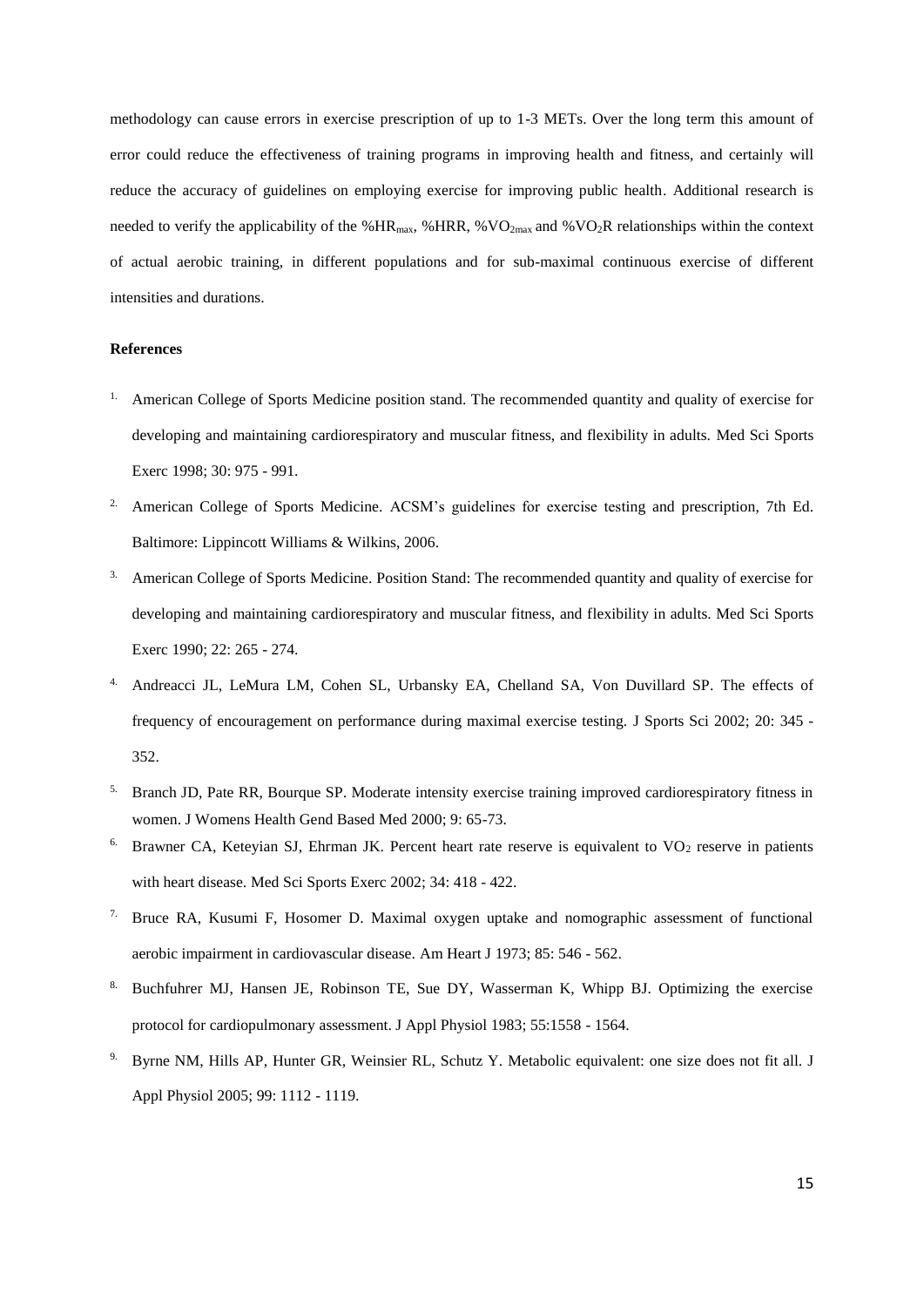- Byrne NM, Hills AP. Relationships between HR and VO<sub>2</sub> in the obese. Med Sci Sports Exerc 2002; 34 : 1419-1427.
- 11. Colberg SR, Swain DP, Vinik AI. Use of heart rate reserve and rating of perceived exertion to prescribe exercise intensity in diabetic autonomic neuropathy. Diabetes Care 2003; 26: 986 - 990.
- <sup>12.</sup> Compher C, Frankenfield D, Keim N, Roth-Yousey L. Best practice methods to apply to measurement of resting metabolic rate in adults: a systematic review. J Am Diet Assoc 2006; 106: 881 - 903.
- <sup>13.</sup> Davenport MH, Charlesworth S, Vanderspank D, Sopper MM, Mottola MF. Development and validation of exercise target heart rate zones for overweight and obese pregnant women. Appl Physiol Nutr Metab 2008; 33: 984 -989.
- <sup>14.</sup> Fardy PS, Hellerstein HK. A comparison of continuous and intermittent progressive multistage exercise testing. Med Sci Sports 1978; 10: 7 - 12.
- <sup>15.</sup> Franklin BA, Hodgson J, Buskirk ER. Relationship between percent maximal  $O_2$  uptake and percent maximal heart rate in women. Res Q Exerc Sport 1980; 51: 616 - 624.
- <sup>16.</sup> Gaskill SE, Bouchard C, Rankinen T, Rao DC, Wilmore JH, Leon AS, Skinner JS. Percent heart rate reserve is better related to  $\%VO_{2\text{max}}$  than to  $\%VO_2$  reserve: the heritage family study. Med Sci Sports Exerc 2004; 36 (Suppl.): S3.
- <sup>17.</sup> Howley ET, Basset JR, Welch HG. Criteria for maximal oxygen uptake: review and commentary. Med Sci Sports Exerc 1995; 27: 1292 - 1301.
- <sup>18.</sup> Hui SS, Chan JW. The relationship between heart rate reserve and oxygen uptake reserve in children and adolescents. Res Q Exerc Sport 2006; 77: 41 - 49.
- <sup>19.</sup> Jones AM, Doust JH. A 1% treadmill grade most accurately reflects the energetic cost of outdoor running. J Sports Sci 1996; 14: 321 - 327.
- <sup>20.</sup> Katch V, Weltman A, Sady S, Freedson P. Validity of the relative percent concept for equating training intensity. Eur J Appl Physiol 1978; 39: 219 - 227.
- <sup>21.</sup> Lee JY, Jensen BE, Oberman A, Fletcher GF, Fletcher BJ, Raczynski JM. Adherence in the training levels comparison trial. Med Sci Sports Exerc 1996; 28: 47-52.
- <sup>22.</sup> Londeree BR, Ames SA. Trend analysis of the %VO<sub>2max</sub> HR regression. Med Sci Sports 1976; 8: 123 125.
- <sup>23.</sup> Lounana J, Campion F, Noakes TD, Medelli J. Relationship between %HR<sub>max</sub>, %HR<sub>reserve</sub>, %VO<sub>2max</sub>, and %VO2 reserve in elite cyclists. Med Sci Sports Exerc 2007; 39: 350 - 357.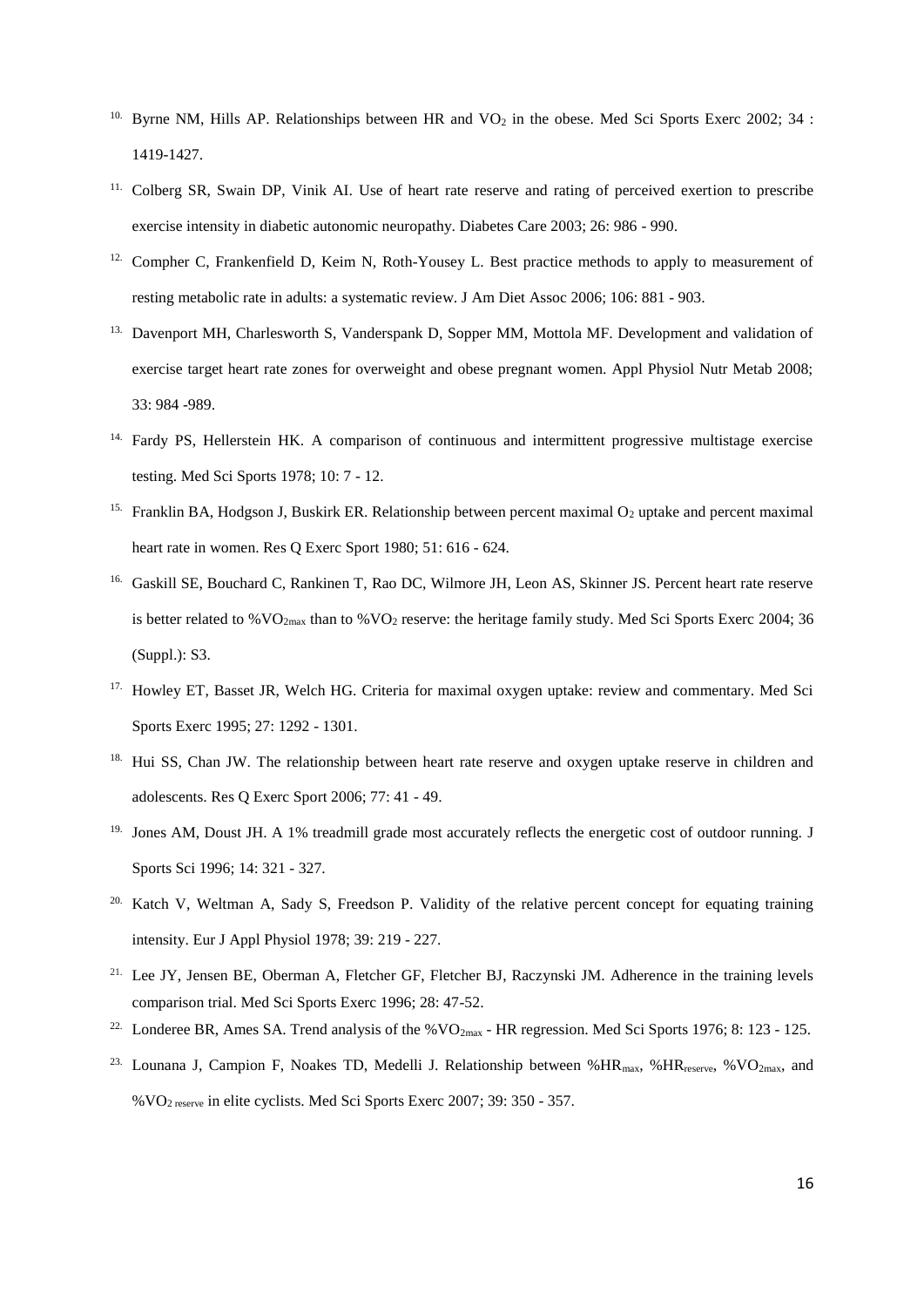- Mathews C, Heil B, Friedson P, Pastides H. Classification of cardiorespiratory fitness without exercise testing. Med Sci Sports Exerc 1999; 31: 486 - 493.
- Mezzani A, Corra U, Giordano A, Cafagna M, Adriano EP, Giannuzzi P. Unreliability of the %VO2 reserve versus %heart rate reserve relationship for aerobic effort relative intensity assessment in chronic heart failure patients on or off beta-blocking therapy. Eur J Cardiovasc Prev Rehabil 2007; 14: 92 - 98.
- 26. Midgley AW, Bentley DJ, Luttikholt H, McNaughton LR, Millet GP. Challenging a dogma of exercise physiology: does an incremental exercise test for valid  $VO_{2max}$  determination really need to last between 8 and 12 minutes? Sports Med 2008; 38: 441 - 447.
- <sup>27.</sup> Midgley AW, McNaughton LR, Jones AM. Training to enhance the physiological determinants of longdistance running performance: can valid recommendations be given to runners and coaches based on current scientific knowledge? Sports Med 2007; 37: 857 - 880.
- <sup>28.</sup> Myers J, Bellin D. Ramp exercise protocols for clinical and cardiopulmonary exercise testing. Sports Med 2000; 30: 23 - 9.
- <sup>29.</sup> Myers J, Buchanan N, Walsh D, Kraemer M, McAuley P, Hamilton-Wessler M. Comparison of the ramp versus standard exercise protocols. J Am Coll Cardiol 1991; 17: 1334 - 1342.
- 30. Pinet BM, Prud'homme D, Gallant CA, Boulay P. Exercise intensity prescription in obese individuals. Obesity 2008; 16: 2088 - 2095.
- <sup>31.</sup> Poehlman ET. A review: exercise and its influence on resting energy metabolism in man. Med Sci Sports Exerc 1989; 21: 515 - 525.
- <sup>32.</sup> Rotstein A, Meckel Y, Estimation of %VO<sub>2</sub> reserve from heart rate during arm exercise and running. Eur J Appl Physiol 2000; 83: 545 - 550.
- <sup>33.</sup> Saltin B, Blonquist B, Mitchell RL, Johnson Jr, Wildenthal K, Chapman CB. Response to submaximal and maximal exercise after bed rest and training. Circulation 1968; 38 (Suppl. 7): VII1 - VII78.
- <sup>34.</sup> Savage PD, Toth MJ, Ades PA. A re-examination of the metabolic equivalent concept in individuals with coronary heart disease. J Cardiopulm Rehabil Prev 2007; 27: 143 - 148.
- <sup>35.</sup> Simmons DN, Berry MJ, Hayes SI, Walschlager SA. The relationship between %HR<sub>peak</sub> and %VO<sub>2peak</sub> in patients with chronic obstructive pulmonary disease. Med Sci Sports Exerc 2000; 32: 881 – 886.
- 36. Skinner JS, Jankowski LW. Individual variability in the relationship between heart rate and oxygen intake. Med Sci Sports Exerc 1974; 6: 68 - 72.
- 37. Speakman JR, Selman C. Physical activity and resting metabolic rate. Proc Nutr Soc 2003; 62: 621 634.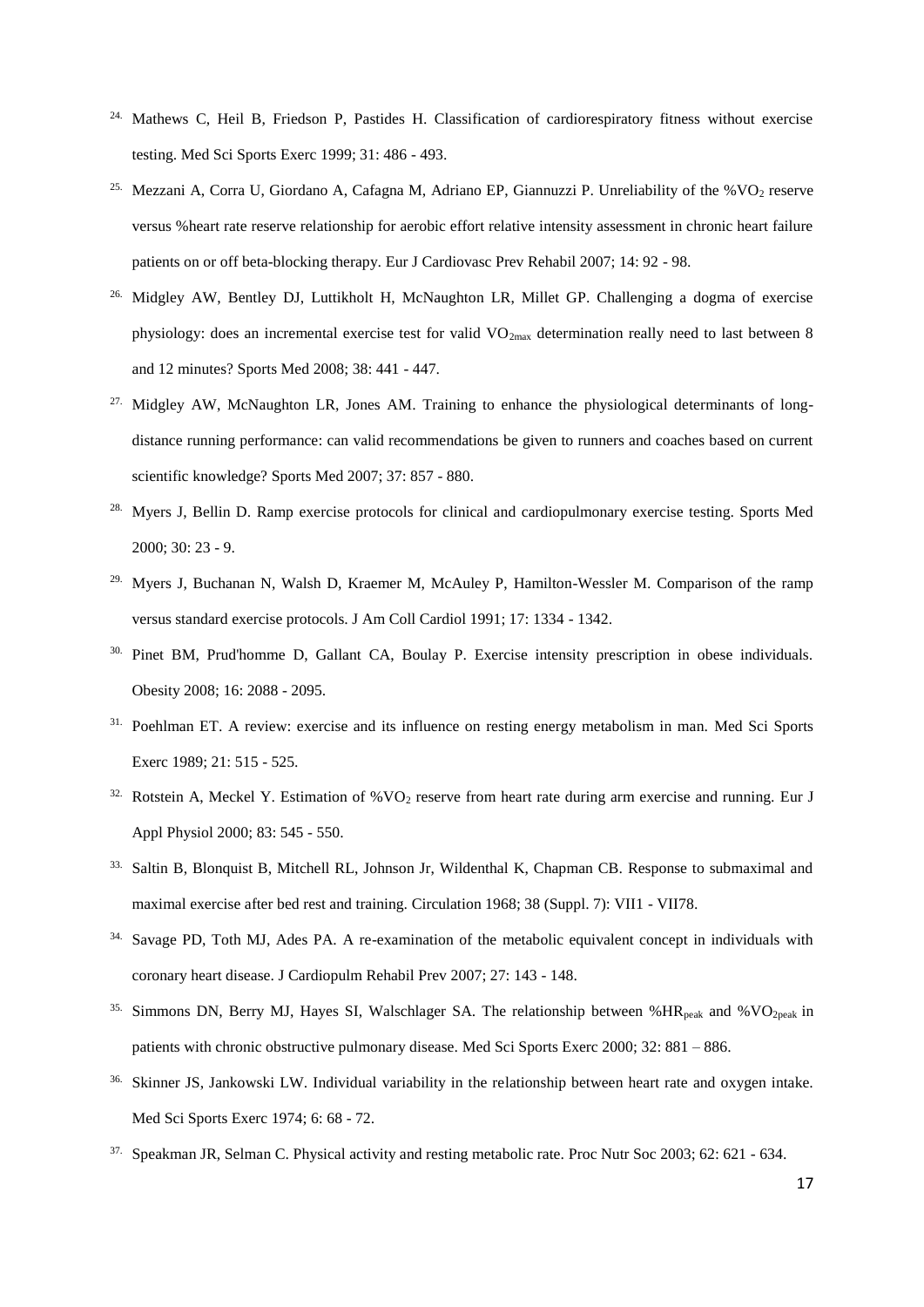- <sup>38.</sup> Swain DP, Abernathy KS, Smith CS, Lee SJ, Bunn SA. Target heart rates for the development of cardiorespiratory fitness. Med Sci Sports Exerc 1994; 26: 112 - 116.
- <sup>39.</sup> Swain DP, Franklin BA. VO<sub>2</sub> reserve and the minimal intensity for improving cardiorespiratory fitness. Med Sci Sports Exerc 2002; 34: 152-157.
- <sup>40.</sup> Swain DP, Leutholtz BC, Branch JD. Relationship between % heart rate reserve and %VO<sub>2</sub> reserve in treadmil exercise. Med Sci Sports Exerc 1998; 30: 318 - 321.
- <sup>41.</sup> Swain DP, Leutholtz BC. Heart rate reserve is equivalent to  $\%$  VO<sub>2</sub> reserve, not to  $\%$  VO<sub>2max</sub>. Med Sci Sports Exerc 1997; 29: 837 – 843.
- 42. Swain DP. Energy cost calculations for exercise prescription. Sports Med 2000; 30: 17 22.
- 43. Van Pelt RE, Dinneno FA, Seals DR, Jones PP. Age-related decline in RMR in physically active men: relation to exercise volume and energy intake. Am J Physiol Endocrinol Metab 2001; 281: E633 – E639.
- 44. Van Pelt RE, Jones PP, Davy KP, Desouza CA, Tanaka H, Davy BM, Seals DR. Regular exercise and the age-related decline in resting metabolic rate in women. J Clin Endocrinol Metab 1997; 82: 3208 - 3212.
- 45. Wenger HA, Bell GJ. The interactions of intensity, frequency and duration of exercise training in altering cardiorespiratory fitness. Sports Med 1986; 3: 346-356.
- <sup>46.</sup> Will PM, Walter JD. Exercise testing: improving performance with a ramped Bruce protocol. Am Heart J 1999; 138: 1033 - 1037.
- 47. Zar JH. Comparing simple linear regression equations. Biostatistical Analysis. Englewoods Cliff, Prentice-Hall: 718, 1984.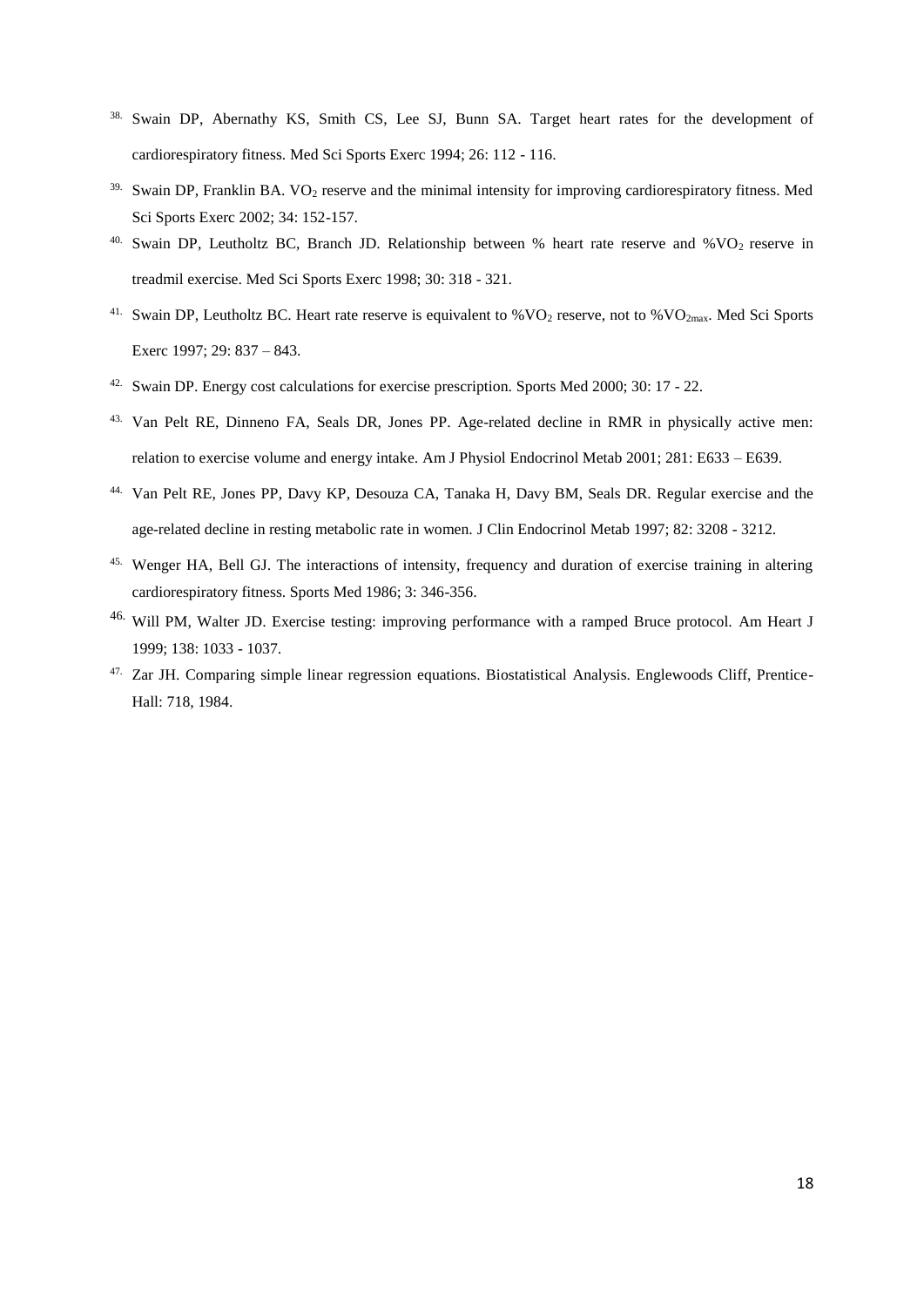| resting $VO2$ assessment                         | $Mean \pm SD$ (range)    |
|--------------------------------------------------|--------------------------|
| $VO2standard (mL·kg-1·min-1)$                    | $3.0 \pm 0.4$ (2.0-3.8)* |
| $VO_{2sitting}(mL \cdot kg^{-1} \cdot min^{-1})$ | $3.7 \pm 0.4$ (2.7-4.7)* |
| $VO_{2standing} (mL·kg^{-1}·min^{-1})$           | $4.1 \pm 0.4$ (3.0-5.0)* |

Table 1. Resting VO<sub>2</sub> obtained by three different assessment strategies (standard, sitting and standing).

\*Significant difference between the three assessment methods (p<0.001).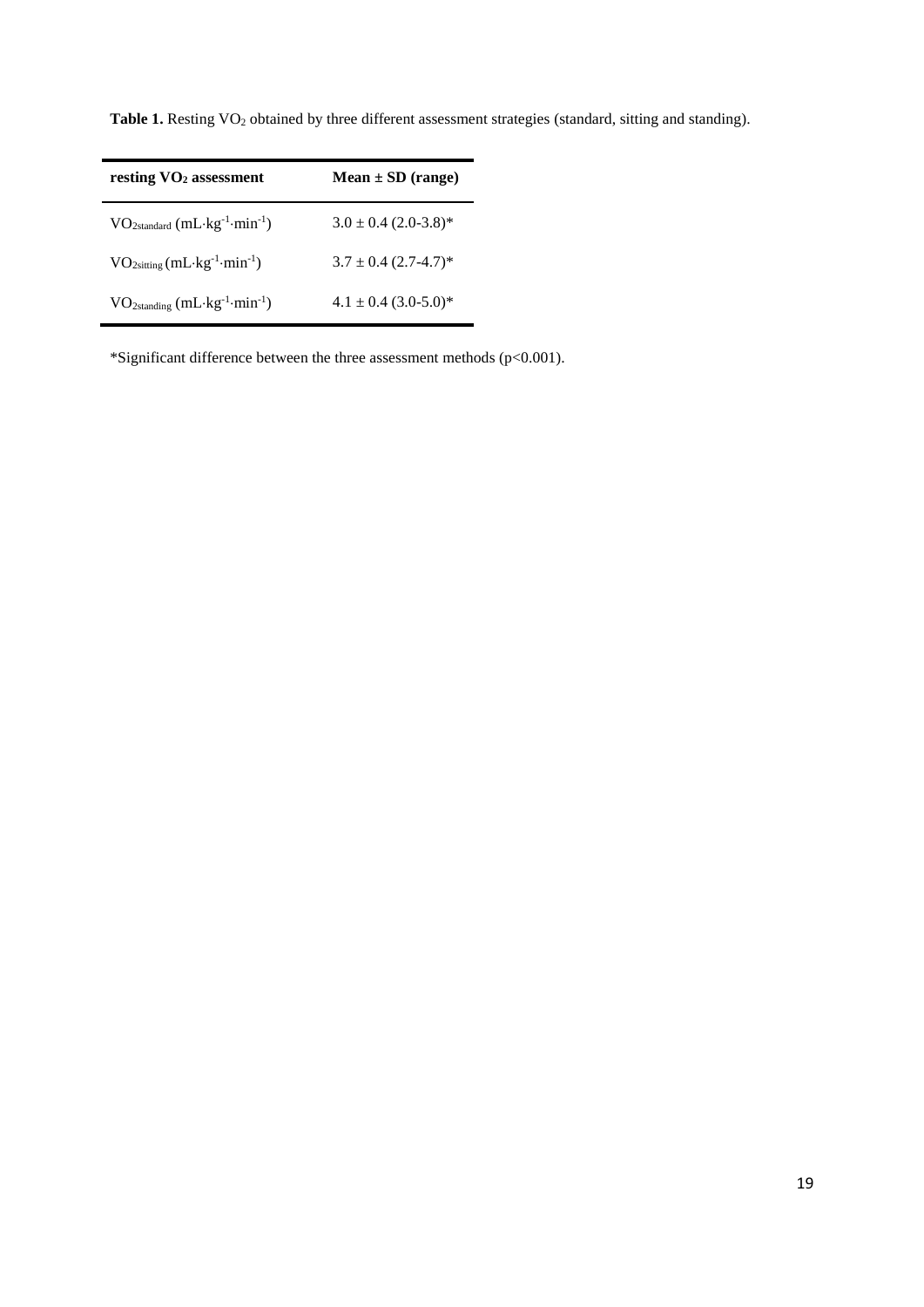Table 2 Mean  $\pm$  SD values for cardiorespiratory variables and time to exhaustion determined during ramp and Bruce incremental exercise test protocols.

| <b>Variables</b>                                      | <b>Ramp Protocol</b> | <b>Bruce Protocol</b> |
|-------------------------------------------------------|----------------------|-----------------------|
| Resting heart rate (beats $\cdot$ min <sup>-1</sup> ) | $67 \pm 10$          | $70 + 9$              |
| Peak heart rate (beats $\cdot$ min <sup>-1</sup> )    | $191 \pm 6$          | $189 \pm 5$           |
| $VO2peak (mL·kg-1·min-1)$                             | $52.6 \pm 4.1*$      | $48.4 \pm 4.0*$       |
| Minute ventilation $(L \cdot min^{-1})$               | $94.3 + 9.6$         | $97.4 \pm 11.0$       |
| Respiratory exchange ratio                            | $1.05 \pm 0.06$      | $1.10 \pm 0.10$       |
| $VO2/HR (mL-beats·min-1)$                             | $19.7 \pm 2.3$ †     | $18.7 \pm 2.2$ †      |
| Peak treadmill velocity $(km \cdot h^{-1})$           | $16.0 \pm 1.0^*$     | $7.9 \pm 0.7*$        |
| Time to exhaustion (min)                              | $10.8 \pm 1.5$ *     | $15.1 \pm 1.6*$       |

**\*** Significant difference between test protocols (p<0.001).

**†** Significant difference between test protocols (p=0.002).

 $HR = heart$  rate;  $VO<sub>2</sub> = oxygen$  uptake.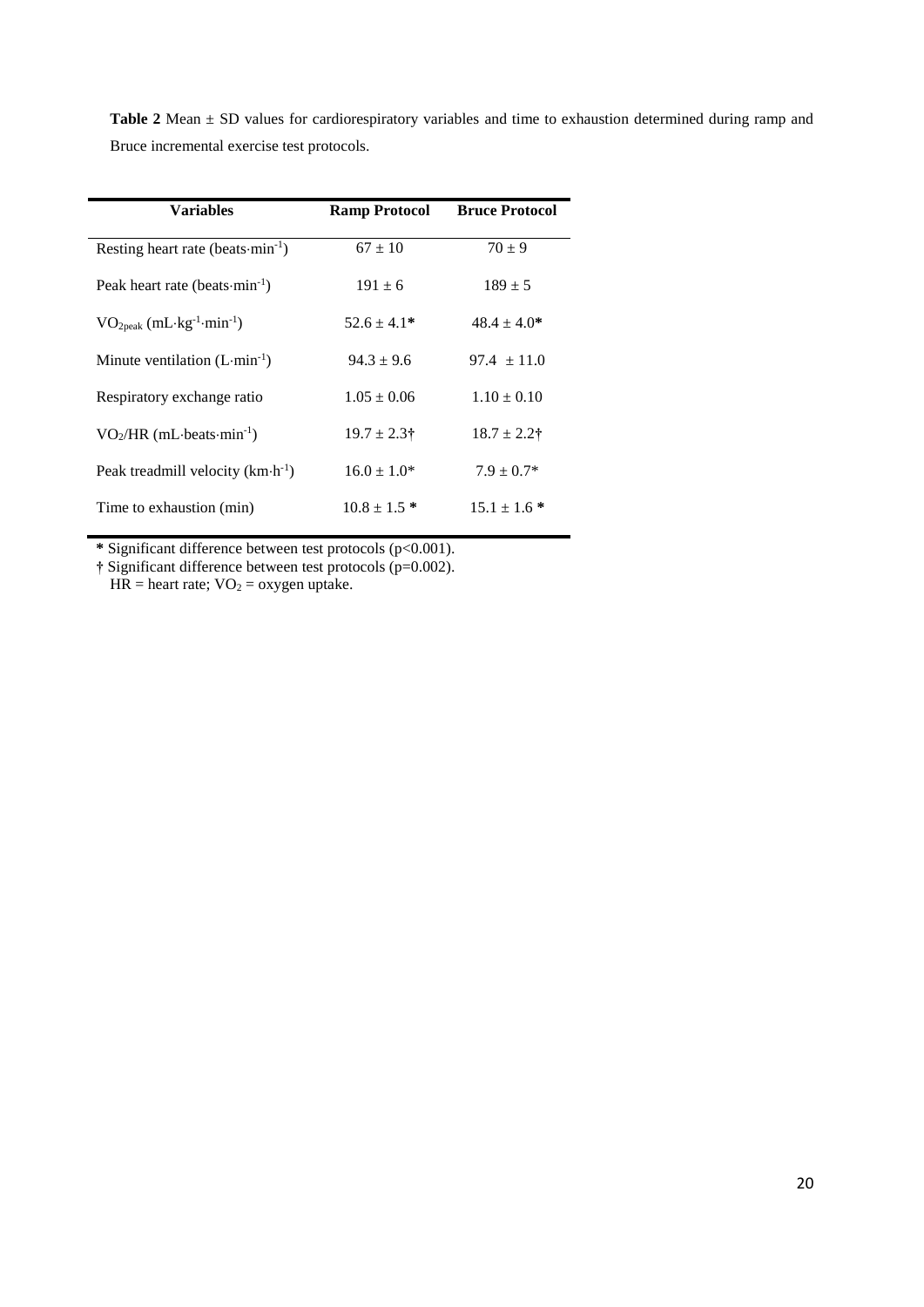| $\%$ VO <sub>2max</sub> | $\%$ HR <sub>max</sub>   |                  |                       |  |  |  |
|-------------------------|--------------------------|------------------|-----------------------|--|--|--|
|                         | <b>ACSM's guidelines</b> | Ramp protocol    | <b>Bruce protocol</b> |  |  |  |
| 40%                     | 55%                      | $66.5 \pm 0.05*$ | $60.6 \pm 0.06**$     |  |  |  |
| 50%                     | 62%                      | $72.3 \pm 0.04*$ | $67.3 \pm 0.05**$     |  |  |  |
| 60%                     | 70%                      | $78.2 + 0.04*$   | $74.0 \pm 0.04**$     |  |  |  |
| 80%                     | 85%                      | $89.8 \pm 0.02*$ | $87.3 \pm 0.03**$     |  |  |  |
| 85%                     | 90%                      | $92.7 \pm 0.02*$ | $90.6 \pm 0.02$ #     |  |  |  |

Table 3 A comparison of the percentages of maximal heart rate (%HR<sub>max</sub>) associated with various percentages of maximal VO<sub>2</sub> (%VO<sub>2max</sub>) reported by the American College of Sports Medicine (ACSM, 1990) and those obtained from the ramp and Bruce incremental exercise test protocols.

**\*** Significant difference compared to the values reported by the ACSM (p<0.001).

**#** Significant difference compared to the values from the ramp protocol (p<0.001).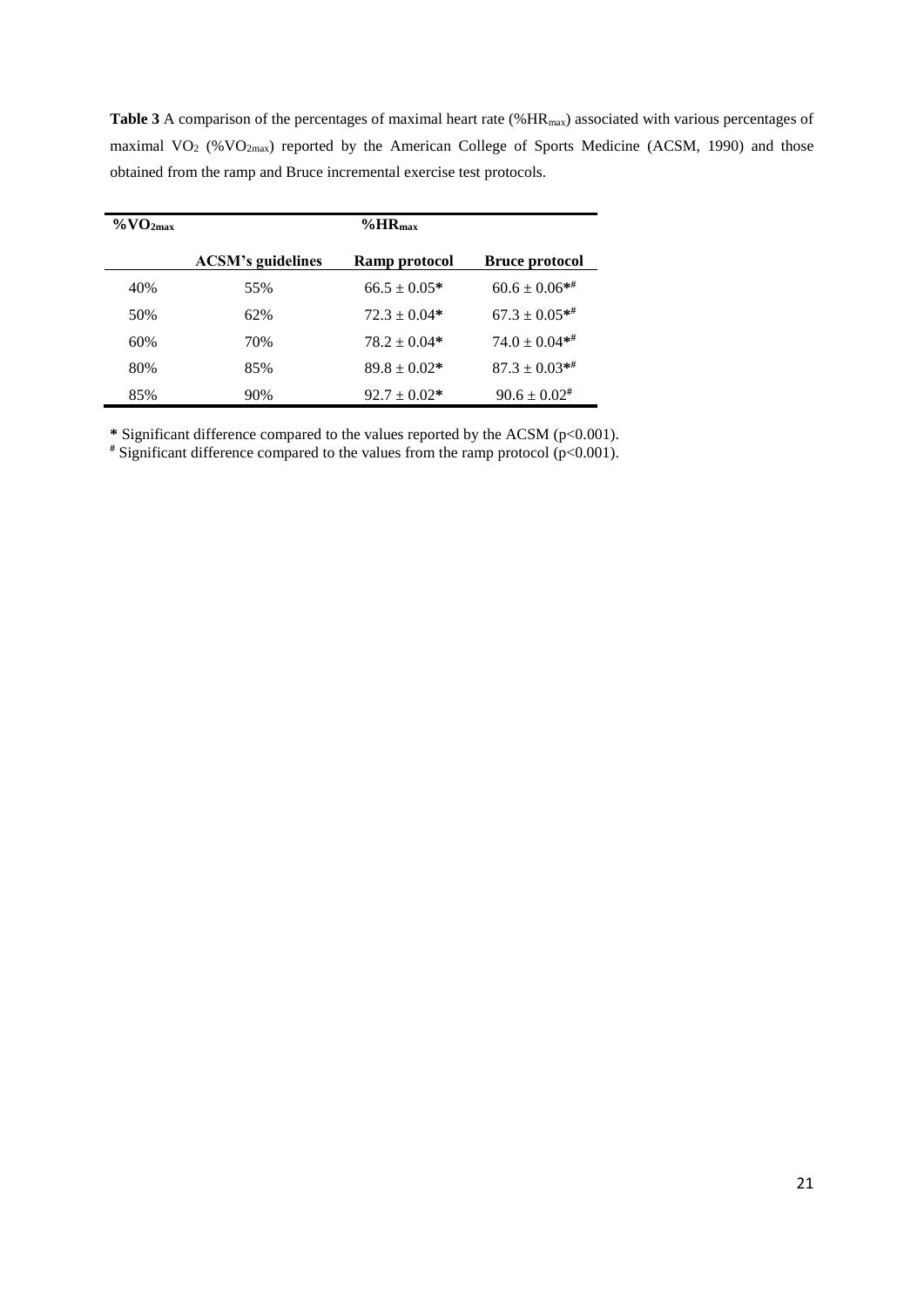Table 4 Mean  $\pm$  SD values for the Y intercept, slope, coefficient of determination (r<sup>2</sup>) and standard error of the estimate (SEE) of the individual linear regression models obtained in the ramp and Bruce protocols for the %HRR and %VO<sub>2max</sub>, %HRR and %VO<sub>2</sub>R<sub>standard</sub>, %HRR and %VO<sub>2</sub>R<sub>sitting</sub>, %HRR and %VO<sub>2</sub>R<sub>standing</sub>.

|                            |                 |                                  |                                                     | $r^2$             | $SEE(\pm)$    |                                                     |
|----------------------------|-----------------|----------------------------------|-----------------------------------------------------|-------------------|---------------|-----------------------------------------------------|
| Relationship               | <b>Protocol</b> | Y intercept                      | <b>Slope</b>                                        |                   | $\frac{0}{0}$ | ml $\cdot$ kg <sup>1</sup> $\cdot$ min <sup>1</sup> |
| %HRR vs. % $VO_{2max}$     | Ramp            | $0.083 \pm 0.122*$               | $0.941 \pm 0.136$                                   | $0.946 \pm 0.037$ | 3%            | 1.6                                                 |
|                            | Bruce           | $-0.056 \pm 0.118$ <sup>†</sup>  | $1.066 \pm 0.116$ <sup>†</sup>                      | $0.972 \pm 0.019$ | 5%            | 2.6                                                 |
| % HRR vs. % $VO2Rstandard$ | Ramp            | $0.137 \pm 0.111$ * <sup>#</sup> | $0.887 \pm 0.125$                                   | $0.946 \pm 0.037$ | 3%            | 1.6                                                 |
|                            | <b>Bruce</b>    | $0.009 \pm 0.112$ <sup>†</sup>   | $0.999 \pm 0.108$ <sup><math>\dagger</math></sup> # | $0.972 \pm 0.019$ | 6%            | 2.7                                                 |
| % HRR vs. % $VO2Rsitting$  | Ramp            | $0.149 \pm 0.110**$              | $0.875 \pm 0.125$                                   | $0.946 \pm 0.037$ | 3%            | 1.6                                                 |
|                            | Bruce           | $0.017 \pm 0.105$ †              | $0.988 \pm 0.103$ <sup>†#</sup>                     | $0.975 \pm 0.037$ | 5%            | 2.6                                                 |
| % HRR vs. % $VO2Rstanding$ | Ramp            | $0.156 \pm 0.109$ * #            | $0.868 \pm 0.124$                                   | $0.946 \pm 0.037$ | 3%            | 1.6                                                 |
|                            | Bruce           | $0.027 \pm 0.106$ <sup>†</sup>   | $0.978 \pm 0.103$ <sup>†#</sup>                     | $0.975 \pm 0.018$ | 5%            | 2.6                                                 |

**\*** Intercept significantly different from zero (p=0.003).

 $\ddagger$  Slope significantly different from one (p<0.001).

**†** Significant difference (p<0.001) compared to ramp protocol.

<sup>#</sup> Significant difference compared to the value obtained from the relationship between %HRR vs. %VO<sub>2max</sub> (p<0.001).

HRR = heart rate reserve;  $\overline{VO_2R}$  = oxygen uptake reserve.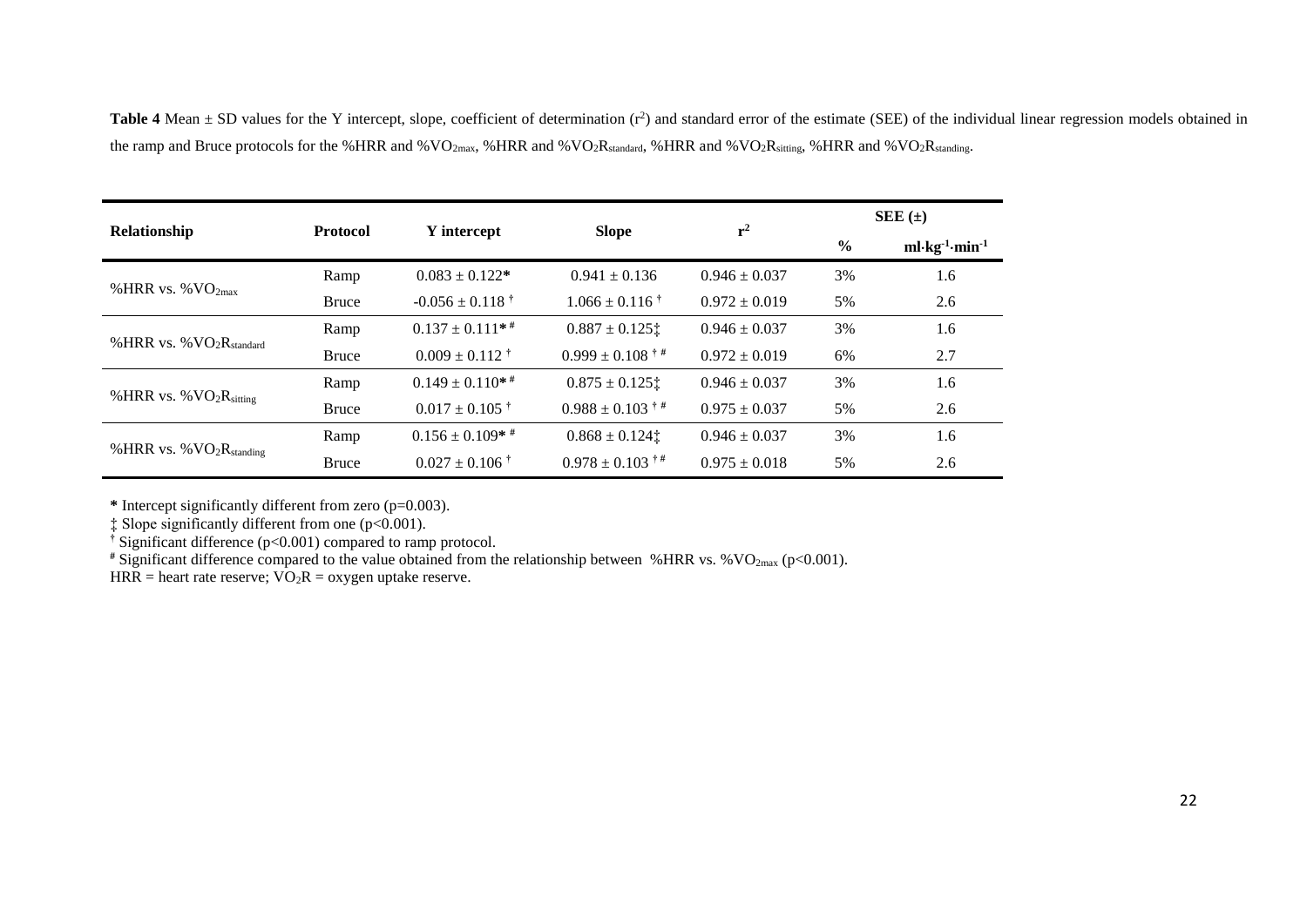Table 5 Mean  $\pm$ SD percentages of VO<sub>2max</sub> and VO<sub>2</sub> reserve (%VO<sub>2</sub>R) associated with different percentages of heart rate reserve (%HRR) determined during the [A] ramp protocol and [B] Bruce protocol. The VO<sub>2</sub>R<sub>standard</sub>, VO<sub>2</sub>R<sub>sitting</sub> and VO<sub>2</sub>R<sub>standing</sub> refer to VO<sub>2</sub> reserve calculated with three different methods of determining resting  $VO<sub>2</sub>$ .

| Relationship                               |                 |                 |                 | % HRR           |                 |                 |                 |
|--------------------------------------------|-----------------|-----------------|-----------------|-----------------|-----------------|-----------------|-----------------|
|                                            | 30%             | 40%             | 50%             | 60%             | 70%             | 80%             | 90%             |
| [A] Ramp protocol                          |                 |                 |                 |                 |                 |                 |                 |
| $\%$ VO <sub>2max</sub>                    | $21.9 \pm 0.09$ | $32.7 \pm 0.08$ | $43.5 \pm 0.06$ | $54.4 \pm 0.05$ | $65.2 \pm 0.04$ | $76.0 \pm 0.04$ | $86.8 \pm 0.03$ |
| PE                                         | $-27%$          | $-18%$          | $-13%$          | $-9%$           | $-7%$           | $-5%$           | $-4%$           |
| $\%$ VO <sub>2</sub> R <sub>standard</sub> | $17.3 \pm 0.09$ | $28.8 \pm 0.08$ | $40.2 \pm 0.07$ | $51.7 \pm 0.05$ | $63.2 \pm 0.04$ | $74.6 \pm 0.04$ | $86.1 \pm 0.03$ |
| PE                                         | $-42%$          | $-28%$          | $-20%$          | $-14%$          | $-10%$          | $-7%$           | $-4%$           |
| % $VO_2R_{sitting}$                        | $16.2 \pm 0.09$ | $27.8 \pm 0.08$ | $39.4 \pm 0.07$ | $51.0 \pm 0.05$ | $62.7 \pm 0.04$ | $74.3 \pm 0.04$ | $85.9 \pm 0.03$ |
| PE                                         | $-46%$          | $-31%$          | $-21%$          | $-15%$          | $-10%$          | $-7%$           | $-5%$           |
| $\%$ VO <sub>2</sub> R <sub>standing</sub> | $15.4 \pm 0.09$ | $27.1 \pm 0.08$ | $38.9 \pm 0.07$ | $50.6 \pm 0.05$ | $62.3 \pm 0.04$ | $74.0 \pm 0.04$ | $85.7 \pm 0.03$ |
| PE                                         | $-49%$          | $-32\%$         | $-22%$          | $-16%$          | $-11\%$         | $-7%$           | $-5%$           |
| [B] Bruce protocol                         |                 |                 |                 |                 |                 |                 |                 |
| $\%$ VO <sub>2max</sub>                    | $32.6 \pm 0.08$ | $42.1 \pm 0.07$ | $51.6 \pm 0.06$ | $61.1 \pm 0.05$ | $70.6 \pm 0.04$ | $80.1 \pm 0.04$ | $89.6 \pm 0.03$ |
| PE                                         | 9%              | 5%              | 3%              | 2%              | $1\%$           | $0\%$           | $0\%$           |
| %VO <sub>2</sub> R <sub>standard</sub>     | $28.3 \pm 0.06$ | $38.4 \pm 0.08$ | $48.5 \pm 0.07$ | $58.6 \pm 0.06$ | $68.8 \pm 0.05$ | $78.9 \pm 0.04$ | $89.0 \pm 0.03$ |
| PE                                         | $-6%$           | $-4%$           | $-3%$           | $-2%$           | $-2%$           | $-1\%$          | $-1\%$          |
| %VO <sub>2</sub> R <sub>sitting</sub>      | $27.9 \pm 0.08$ | $38.1 \pm 0.07$ | $48.4 \pm 0.06$ | $58.6 \pm 0.05$ | $68.8 \pm 0.04$ | $79.0 \pm 0.04$ | $89.3 \pm 0.03$ |
| PE                                         | $-7%$           | $-5%$           | $-3%$           | $-2%$           | $-2%$           | $-1\%$          | $-1\%$          |
| %VO <sub>2</sub> R <sub>standing</sub>     | $27.1 \pm 0.08$ | $37.5 \pm 0.07$ | $47.8 \pm 0.06$ | $58.2 \pm 0.05$ | $68.5 \pm 0.05$ | $78.8 \pm 0.04$ | $89.2 \pm 0.03$ |
| PE                                         | $-10%$          | $-6%$           | $-4%$           | $-3%$           | $-2%$           | $-1\%$          | $-1\%$          |

PE = percentage error.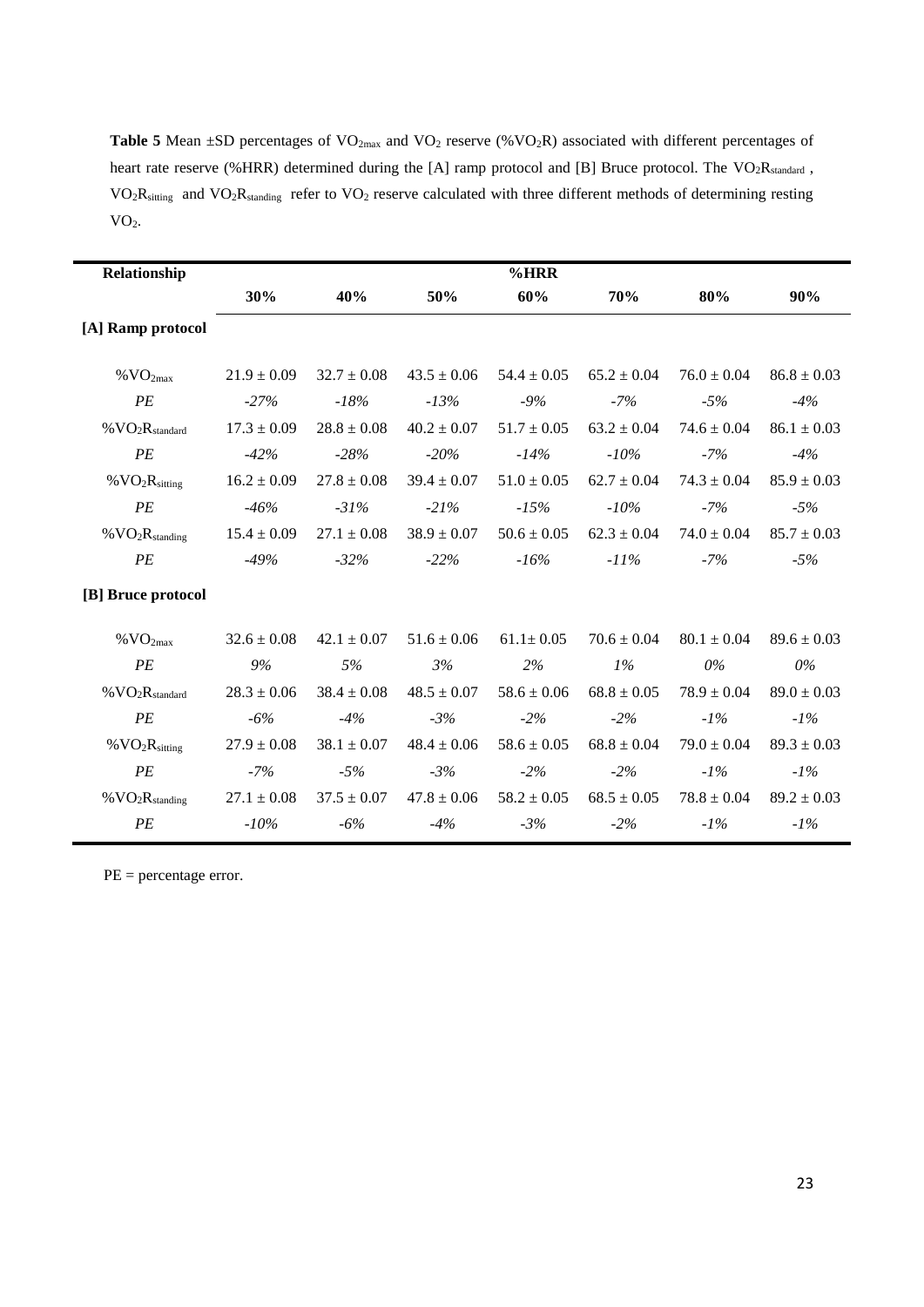

Fig. 1 Linear regression curves between the predicted values of %VO<sub>2max</sub> and %VO<sub>2</sub>R (standard, sitting and standing) at a given value of %HRR obtained in the ramp protocol. **†** Significant difference between %HRR and %VO2max - %VO2R (standard, sitting and standing) (p<0.001). **\*\*\*** Significant difference between %VO2max and %VO2R (standard, sitting and standing) (p<0.001). **\*\*** Significant difference between %VO2max and %  $VO<sub>2</sub>R<sub>standing</sub>$  (p=0.01).